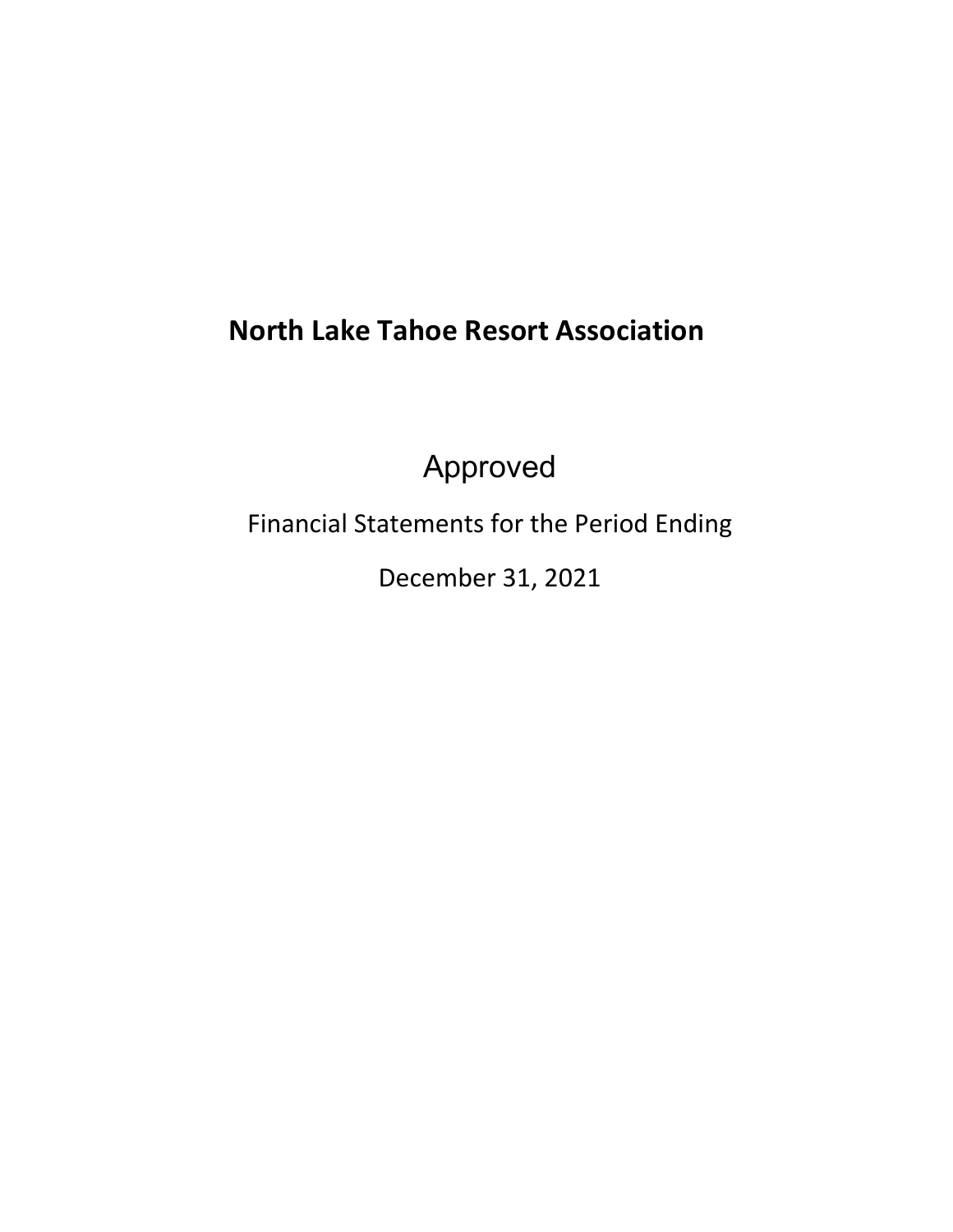### North Lake Tahoe Resort Association Balance Sheet As of December 31, 2021

|                                            | Dec 31, 21 | Dec 31, 20 | \$ Change     | % Change  | Jun 30, 21 |
|--------------------------------------------|------------|------------|---------------|-----------|------------|
| <b>ASSETS</b>                              |            |            |               |           |            |
| <b>Current Assets</b>                      |            |            |               |           |            |
| <b>Checking/Savings</b>                    |            |            |               |           |            |
| 1001-00 · Petty Cash                       | 158        | 158        | 0             | 0%        | 158        |
| 1002-00 Cash - Operations BOTW #8328       | 2,493,035  | 0          | 2,493,035     | 100%      | 1,965,992  |
| 1003-00 Cash - Operations BOTW #6712       | 0          | 1,213,165  | (1, 213, 165) | $(100\%)$ | (268, 644) |
| 1007-00 · Cash - Payroll BOTW #7421        | 3,255      | 2,920      | 335           | 11%       | 38,521     |
| 1008-00 · Marketing Reserve - Plumas       | 50,371     | 50,337     | 34            | 0%        | 50,356     |
| 1009-00 · Cash Flow Reserve - Plumas       | 101,027    | 100,913    | 114           | 0%        | 100,976    |
| 1071-00 · Payroll Reserves BOTW #8163      | 21,582     | 29,582     | (8,000)       | (27%)     | 29,582     |
| 1080-00 · Special Events BOTW #1626        | 14,452     | 64,845     | (50, 393)     | (78%)     | 39,803     |
| 10950 · Cash in Drawer                     | 641        | 139        | 502           | 361%      | 139        |
| <b>Total Checking/Savings</b>              | 2,684,521  | 1,462,059  | 1,222,462     | 84%       | 1,956,883  |
| <b>Accounts Receivable</b>                 |            |            |               |           |            |
| 1200-00 Quickbooks Accounts Receivable     | 0          | 2,500      | (2,500)       | $(100\%)$ | 1,000      |
| $1290-00 \cdot A/R - TOT$                  | 313,229    | 294,448    | 18,781        | 6%        | 432,499    |
| <b>Total Accounts Receivable</b>           | 313,229    | 296.948    | 16,281        | 5%        | 433,499    |
| <b>Other Current Assets</b>                |            |            |               |           |            |
| 1200-99 · AR Other                         | 14,787     | 1,179      | 13,608        | 1,154%    | 2,442      |
| 1201-00 Member Accounts Receivable         |            |            |               |           |            |
| 1201-01 · Member AR - Member Dues          | 32,802     | 94,730     | (61,928)      | (65%)     | 17,025     |
| 1201-03 · Member AR - Other                | 320        | 1,400      | (1,080)       | (77%)     | 985        |
| Total 1201-00 · Member Accounts Receivable | 33,122     | 96,130     | (63,008)      | (66%)     | 18,010     |
| 1201-02 · Allowance for Doubtful Accounts  | (9, 523)   | (24, 987)  | 15,464        | 62%       | (9,632)    |
| 12100 · Inventory Asset                    |            |            |               |           |            |
| 25300 Gift Cards Outstanding               | 18         | 18         | 0             | 0%        | 18         |
| 12100 · Inventory Asset - Other            | 33,479     | 24,129     | 9,350         | 39%       | 26,867     |
| Total 12100 · Inventory Asset              | 33,497     | 24,147     | 9,350         | 39%       | 26,885     |
| $1220-00$ · AR TBID                        | 2,372,411  | 0          | 2,372,411     | 100%      |            |
| 1299 · Receivable from NLTMC               | 2,324      | 1,966      | 358           | 18%       | 5,932      |
| 1490-00 · Security Deposits                | 1,150      | 1,150      | 0             | 0%        | 1,150      |
| <b>Total Other Current Assets</b>          | 2,447,768  | 99,585     | 2,348,183     | 2,358%    | 44,787     |
| <b>Total Current Assets</b>                | 5,445,518  | 1,858,592  | 3,586,926     | 193%      | 2,435,169  |
| <b>Fixed Assets</b>                        |            |            |               |           |            |
| 1700-00 · Furniture & Fixtures             | 43,330     | 45,289     | (1,959)       | (4%)      | 43,330     |
| 1701-00 · Accum. Depr. - Furn & Fix        | (43, 330)  | (45, 289)  | 1,959         | 4%        | (43, 330)  |
| 1740-00 · Computer Equipment               | 11,013     | 6,799      | 4,214         | 62%       | 11,013     |
| 1741-00 · Accum. Depr. - Computer Equip    | (4, 139)   | (2, 153)   | (1,986)       | (92%)     | (3,222)    |
| 1750-00 · Computer Software                | 6,206      | 20,493     | (14, 287)     | (70%)     | 6,206      |
| 1751-00 · Accum. Amort. - Software         | (6,206)    | (20, 493)  | 14,287        | 70%       | (6, 206)   |
| 1770-00 · Leasehold Improvements           | 24,284     | 24,284     | 0             | 0%        | 24,284     |
| 1771-00 · Accum. Amort - Leasehold Impr    | (24, 284)  | (24, 284)  | 0             | 0%        | (24, 284)  |
| <b>Total Fixed Assets</b>                  | 6,874      | 4,646      | 2,228         | 48%       | 7,791      |
| <b>Other Assets</b>                        |            |            |               |           |            |
| 1400-00 · Prepaid Expenses                 |            |            |               |           |            |
| 1410-00 · Prepaid Insurance                | 7,831      | 1,076      | 6,755         | 628%      | 2,689      |
| 1430-00 · Prepaid 1st Class Postage        | 100        | 100        | 0             | 0%        | 100        |
| 1400-00 · Prepaid Expenses - Other         | 17,651     | 9,384      | 8,267         | 88%       | 6,500      |
| Total 1400-00 · Prepaid Expenses           | 25,582     | 10,560     | 15,022        | 142%      | 9,289      |
| <b>Total Other Assets</b>                  | 25,582     | 10,560     | 15,022        | 142%      | 9,289      |
| TOTAL ASSETS                               | 5,477,974  | 1,873,798  | 3,604,176     | 192%      | 2,452,249  |
| <b>LIABILITIES &amp; EQUITY</b>            |            |            |               |           |            |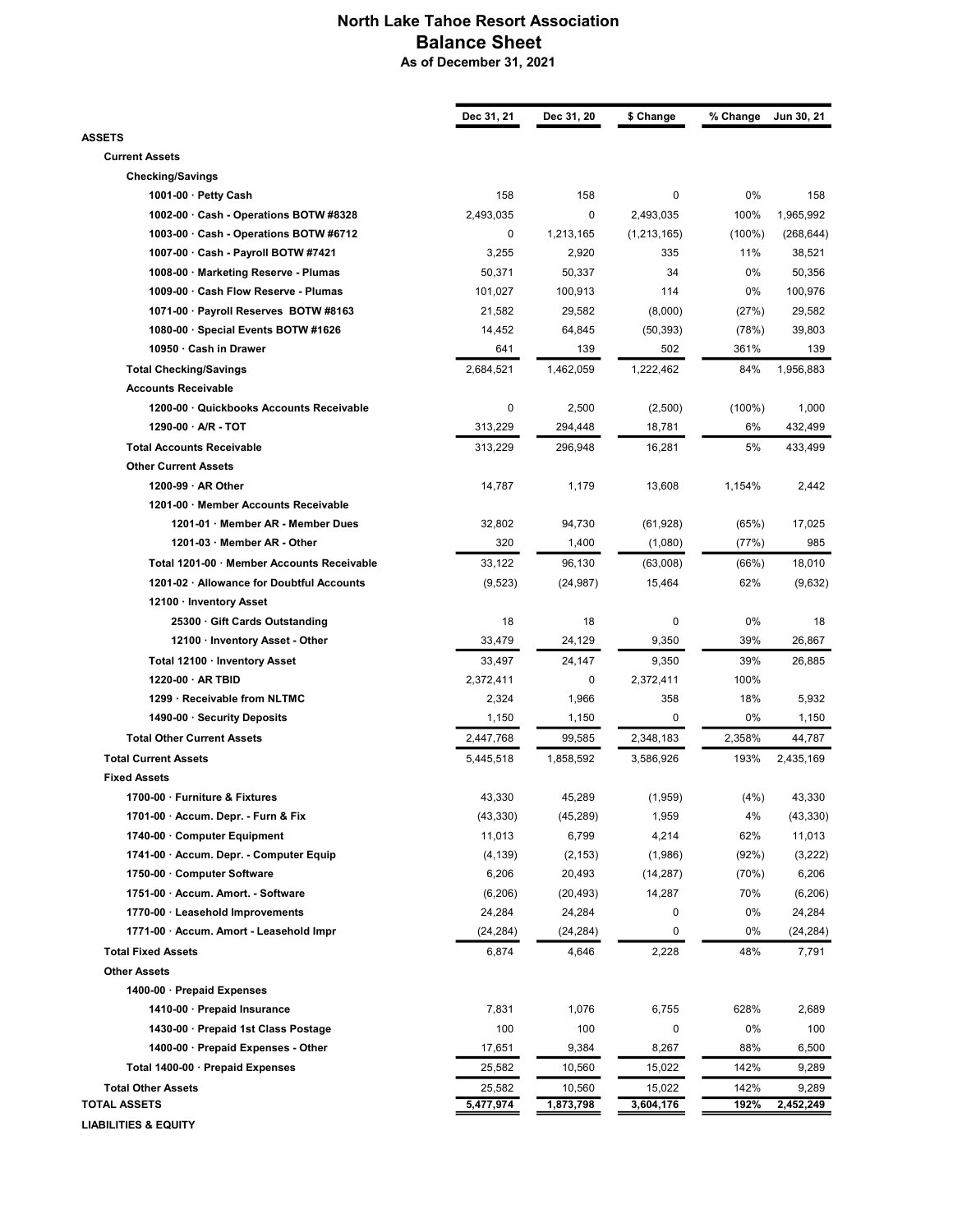### North Lake Tahoe Resort Association Balance Sheet As of December 31, 2021

|                                               | Dec 31, 21 | Dec 31, 20 | \$ Change | % Change  | Jun 30, 21 |
|-----------------------------------------------|------------|------------|-----------|-----------|------------|
| <b>Liabilities</b>                            |            |            |           |           |            |
| <b>Current Liabilities</b>                    |            |            |           |           |            |
| <b>Accounts Payable</b>                       |            |            |           |           |            |
| 2000-00 · Accounts Payable                    | 36,804     | 17,448     | 19,356    | 111%      | 69,892     |
| <b>Total Accounts Payable</b>                 | 36,804     | 17,448     | 19,356    | 111%      | 69,892     |
| <b>Other Current Liabilities</b>              |            |            |           |           |            |
| 2000-01 · Accounts Payable - Other            | 23,835     | 0          | 23,835    | 100%      | 22,140     |
| 21000 · Salaries/Wages/Payroll Liabilit       |            |            |           |           |            |
| 2100-00 · Salaries / Wages Payable            | 5,469      | 8,844      | (3, 375)  | (38%)     | 41,223     |
| 2101-00 · Incentive Payable                   | 18,003     | 61,212     | (43,209)  | (71%)     | 44,055     |
| 2102-00 Commissions Payable                   | 0          | 3,500      | (3,500)   | $(100\%)$ | 0          |
| 2120-00 · Empl. Federal Tax Payable           | 2,427      | 3,473      | (1,046)   | $(30\%)$  | 3,379      |
| 2175-00 · 401 (k) Plan                        | 1,482      | 1,964      | (482)     | (25%)     | 1,218      |
| 2180-00 · Estimated PTO Liability             | 45,948     | 54,845     | (8, 897)  | (16%)     | 62,280     |
| Total 21000 · Salaries/Wages/Payroll Liabilit | 73,329     | 133,838    | (60, 509) | (45%)     | 152,155    |
| 2190-00 · Sales and Use Tax Payable           |            |            |           |           |            |
| 2195-00 · Use Tax Payable                     | 0          | 551        | (551)     | $(100\%)$ |            |
| 25500 · * Sales Tax Payable                   | 1,615      | 2,118      | (503)     | (24%)     | 1,418      |
| 2190-00 · Sales and Use Tax Payable - Other   | 0          | (496)      | 496       | 100%      | 2,877      |
| Total 2190-00 · Sales and Use Tax Payable     | 1,615      | 2,173      | (558)     | (26%)     | 4,295      |
| 2250-00 · Accrued Expenses                    |            |            |           |           | 200,350    |
| 2250-01 · Business Association Grant          | 10,000     | 0          | 10,000    | 100%      |            |
| 2250-00 · Accrued Expenses - Other            | 21,857     | 15,132     | 6,725     | 44%       |            |
| Total 2250-00 Accrued Expenses                | 31,857     | 15,132     | 16,725    | 111%      |            |
| 2400-60 · Deferred Revenue- Member Dues       | 21,345     | 31,410     | (10,065)  | (32%)     | 0          |
| 2500-00 · Deferred Revenue - TMBC             | 1,290      | 1,290      | 0         | 0%        | 20,827     |
| 2700-00 · Deferred Rev. County                | 525,305    | 525,305    | 0         | 0%        | 1,290      |
| 2900-00 · Due To/From County of Placer        | 1,480,803  | 384,939    | 1,095,864 | 285%      | 1,480,803  |
| <b>Total Other Current Liabilities</b>        | 2,159,379  | 1,094,087  | 1,065,292 | 97%       | 1,881,860  |
| <b>Total Current Liabilities</b>              | 2,196,183  | 1,111,535  | 1,084,648 | 98%       | 1,951,752  |
| <b>Total Liabilities</b>                      | 2,196,183  | 1,111,535  | 1,084,648 | 98%       | 1,951,752  |
| Equity                                        |            |            |           |           |            |
| 32000 Unrestricted Net Assets                 | 17,781     | (10, 145)  | 27,926    | 275%      | (10, 736)  |
| 3300-11 · Designated Marketing Reserve        | 331,856    | 324,590    | 7,266     | 2%        | 331,856    |
| 3301 Cash Flow Reserve                        | 100,839    | 100,248    | 591       | 1%        | 100,839    |
| 3302 · Marketing Cash Reserve                 | 50,018     | 50,018     | 0         | 0%        | 50,018     |
| <b>Net Income</b>                             | 2,781,295  | 297,549    | 2,483,746 | 835%      | 28,518     |
| <b>Total Equity</b>                           | 3,281,789  | 762,260    | 2,519,529 | 331%      | 500,495    |
| TOTAL LIABILITIES & EQUITY                    | 5,477,972  | 1,873,795  | 3,604,177 | 192%      | 2,452,247  |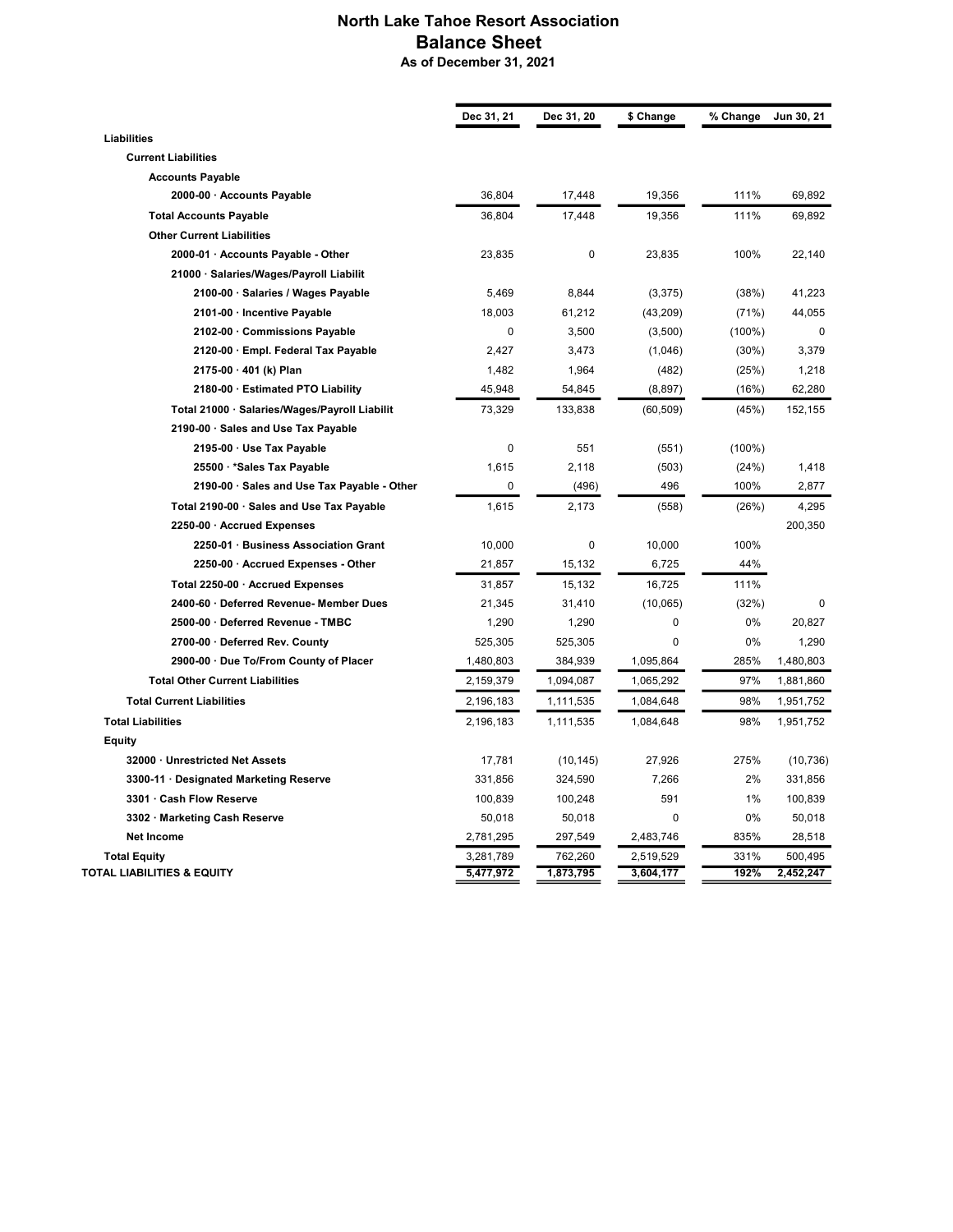All Departments

|                                                                                                                                                                                                                                                                  | <b>Dec 21</b>                                                   | Budget                                               | \$ Over Bu                                                   | Jul - Dec 21                                           | <b>YTD Budget</b>                                       | \$ Over Bu                                                             | <b>Annual Bu</b>                                          |
|------------------------------------------------------------------------------------------------------------------------------------------------------------------------------------------------------------------------------------------------------------------|-----------------------------------------------------------------|------------------------------------------------------|--------------------------------------------------------------|--------------------------------------------------------|---------------------------------------------------------|------------------------------------------------------------------------|-----------------------------------------------------------|
| <b>Ordinary Income/Expense</b><br>Income                                                                                                                                                                                                                         |                                                                 |                                                      |                                                              |                                                        |                                                         |                                                                        |                                                           |
| 4050-00 County of Placer TOT Funding<br>4100-00 · TBID Assessment Revenue<br>4200-00 · Membership Dues Revenue<br>4250-00 · Revenues-Membership Activities                                                                                                       | 313,229<br>429,401<br>6,546                                     | 488,729<br>429,401<br>6,250                          | (175, 500)<br>0<br>296                                       | 1,699,267<br>2,372,411<br>39,030                       | 2,016,017<br>1,960,176<br>37,500                        | (316, 750)<br>412,235<br>1,530                                         | 3,395,286<br>4,689,362<br>56,250                          |
| 4250-02 Chamber Events<br>4250-03 · Summer/Winter Rec Luncheon<br>4251-00 · Tues AM Breakfast Club                                                                                                                                                               | 0<br>0                                                          | $\mathbf 0$<br>$\mathbf 0$                           | 0<br>$\mathbf{0}$                                            | 0<br>0                                                 | 1,500<br>1,500                                          | (1,500)<br>(1,500)                                                     | 4,500<br>1,500                                            |
| 4251-01 · Tues AM Breakfast Club Sponsors<br>4251-00 · Tues AM Breakfast Club - Other                                                                                                                                                                            | 0<br>0                                                          | 300<br>200                                           | (300)<br>(200)                                               | 0<br>0                                                 | 800<br>600                                              | (800)<br>(600)                                                         | 2,350<br>1,200                                            |
| Total 4251-00 · Tues AM Breakfast Club                                                                                                                                                                                                                           | $\mathbf 0$                                                     | 500                                                  | (500)                                                        | $\Omega$                                               | 1,400                                                   | (1,400)                                                                | 3,550                                                     |
| 4250-00 · Revenues-Membership Activities - Other                                                                                                                                                                                                                 | 235                                                             | 0                                                    | 235                                                          | 1,805                                                  | $\mathbf 0$                                             | 1,805                                                                  | $\mathbf 0$                                               |
| Total 4250-00 · Revenues-Membership Activities                                                                                                                                                                                                                   | 235                                                             | 500                                                  | (265)                                                        | 1,805                                                  | 4,400                                                   | (2, 595)                                                               | 9,550                                                     |
| 4253-00 · Revenue- Other<br>46000 Merchandise Sales                                                                                                                                                                                                              | $\mathbf 0$                                                     | $\mathbf 0$                                          | $\mathbf 0$                                                  | $\mathbf 0$                                            | $\mathbf 0$                                             | $\mathbf 0$                                                            | 1,000                                                     |
| 4502-00 Non-Retail VIC income<br>46000 · Merchandise Sales - Other                                                                                                                                                                                               | 138<br>5,745                                                    | $\mathbf 0$<br>6,000                                 | 138<br>(255)                                                 | 616<br>59,200                                          | 0<br>47,500                                             | 616<br>11,700                                                          | 0<br>59,500                                               |
| Total 46000 · Merchandise Sales                                                                                                                                                                                                                                  | 5,883                                                           | 6,000                                                | (117)                                                        | 59,815                                                 | 47,500                                                  | 12,315                                                                 | 59,500                                                    |
| <b>Total Income</b>                                                                                                                                                                                                                                              | 755.293                                                         | 930,880                                              | (175, 586)                                                   | 4,172,329                                              | 4,065,593                                               | 106,735                                                                | 8,210,947                                                 |
| <b>Gross Profit</b>                                                                                                                                                                                                                                              | 755,293                                                         | 930,880                                              | (175, 586)                                                   | 4,172,329                                              | 4,065,593                                               | 106,735                                                                | 8,210,947                                                 |
| <b>Expense</b><br>5000-00 · Salaries & Wages<br>5020-00 · P/R - Tax Expense<br>5030-00 · P/R - Health Insurance Expense<br>5040-00 · P/R - Workmans Comp<br>5060-00 $\cdot$ 401 (k)<br>5070-00 Other Benefits and Expenses<br>5000-00 · Salaries & Wages - Other | 3,099<br>4,428<br>660<br>1,438<br>86<br>43,556                  | 10,695<br>13,890<br>1,131<br>3,834<br>646<br>108,002 | (7,596)<br>(9,462)<br>(471)<br>(2,396)<br>(560)<br>(64, 446) | 26,671<br>37,087<br>4,354<br>9,907<br>1,711<br>375,466 | 64,171<br>83,337<br>6,788<br>23,004<br>3,877<br>648,013 | (37, 500)<br>(46, 250)<br>(2,434)<br>(13,097)<br>(2, 166)<br>(272,547) | 98,560<br>128,597<br>10,260<br>35,428<br>5,993<br>995,051 |
| Total 5000-00 · Salaries & Wages                                                                                                                                                                                                                                 | 53,267                                                          | 138,199                                              | (84, 932)                                                    | 455,197                                                | 829,192                                                 | (373,995)                                                              | 1,273,889                                                 |
| $5100-00 \cdot$ Rent<br>5110-00 · Utilities<br>5140-00 · Repairs & Maintenance<br>5150-00 · Office - Cleaning<br>5100-00 · Rent - Other                                                                                                                          | 170<br>787<br>0<br>13,698                                       | 1,113<br>1,104<br>929<br>14,391                      | (942)<br>(317)<br>(929)<br>(693)                             | 6,293<br>967<br>3,925<br>82,221                        | 6,675<br>6,625<br>5,575<br>86,345                       | (382)<br>(5,658)<br>(1,650)<br>(4, 124)                                | 10,088<br>9,983<br>8,483<br>130,642                       |
| Total 5100-00 · Rent                                                                                                                                                                                                                                             | 14,655                                                          | 17,537                                               | (2,882)                                                      | 93,406                                                 | 105,220                                                 | (11, 814)                                                              | 159,197                                                   |
| 5310-00 · Telephone<br>5320-00 · Telephone<br>5350-00 · Internet                                                                                                                                                                                                 | 2,820<br>180                                                    | 2,973                                                | (153)                                                        | 15,830<br>180                                          | 17,840                                                  | (2,010)                                                                | 27,002                                                    |
| Total 5310-00 · Telephone                                                                                                                                                                                                                                        | 3,000                                                           | 2,973                                                | 26                                                           | 16,010                                                 | 17,840                                                  | (1,831)                                                                | 27,002                                                    |
| $5420-00 \cdot$ Mail - USPS<br>5470-00 · Mail - UPS<br>5480-00 Mail - Fed Ex<br>5420-00 · Mail - USPS - Other                                                                                                                                                    | 0<br>0<br>296                                                   | 4<br>$\overline{4}$<br>127                           | (4)<br>(4)<br>169                                            | 0<br>233<br>519                                        | 25<br>25<br>760                                         | (25)<br>208<br>(241)                                                   | 50<br>50<br>1,140                                         |
| Total 5420-00 · Mail - USPS                                                                                                                                                                                                                                      | 296                                                             | 135                                                  | 161                                                          | 753                                                    | 810                                                     | (57)                                                                   | 1,240                                                     |
| 5510-00 · Insurance/Bonding<br>$5520-00 \cdot$ Supplies                                                                                                                                                                                                          | 269                                                             | 1,250                                                | (981)                                                        | 6,947                                                  | 7,500                                                   | (553)                                                                  | 11,250                                                    |
| 5525-00 · Supplies- Computer<br>5520-00 · Supplies - Other                                                                                                                                                                                                       | 0<br>931                                                        | 492<br>1,779                                         | (492)<br>(848)                                               | 135<br>6,241                                           | 7,950<br>15,675                                         | (7, 815)<br>(9, 434)                                                   | 9,425<br>22,263                                           |
| Total 5520-00 · Supplies                                                                                                                                                                                                                                         | 931                                                             | 2,271                                                | (1,340)                                                      | 6,376                                                  | 23,625                                                  | (17, 249)                                                              | 31,688                                                    |
| 5610-00 Depreciation<br>5700-00 · Equipment Support & Maintenance<br>5710-00 · Taxes, Licenses & Fees<br>5740-00 · Equipment Rental/Leasing<br>5800-00 · Training Seminars<br>5850-00 · Artist of Month - Commissions<br>5900-00 · Professional Fees             | 153<br>6,753<br>1,416<br>(4, 137)<br>$\mathbf 0$<br>$\mathbf 0$ | 153<br>2,933<br>1,308<br>435<br>500<br>167           | 0<br>3,820<br>108<br>(4, 572)<br>(500)<br>(167)              | 917<br>7,757<br>8,889<br>2,772<br>649<br>980           | 917<br>17,600<br>7,850<br>2,612<br>3,000<br>1,000       | 0<br>(9, 843)<br>1,039<br>160<br>(2,351)<br>(20)                       | 1,375<br>26,400<br>11,832<br>4,116<br>4,500<br>1,500      |
| 5910-00 · Professional Fees - Attorneys<br>5920-00 · Professional Fees - Accountant<br>5921-00 · Professional Fees - Other                                                                                                                                       | 0<br>0<br>7,080                                                 | 750<br>0<br>1,792                                    | (750)<br>0<br>5,288                                          | 6,125<br>19,345<br>47,717                              | 9,500<br>26,000<br>10,750                               | (3,375)<br>(6,655)<br>36,967                                           | 11,750<br>26,000<br>18,625                                |
| Total 5900-00 · Professional Fees                                                                                                                                                                                                                                | 7,080                                                           | 2,542                                                | 4,538                                                        | 73,187                                                 | 46,250                                                  | 26,937                                                                 | 56,375                                                    |
| 5941-00 · Research & Planning                                                                                                                                                                                                                                    | 0                                                               | 1,250                                                | (1,250)                                                      | 0                                                      | 7,500                                                   | (7,500)                                                                | 11,250                                                    |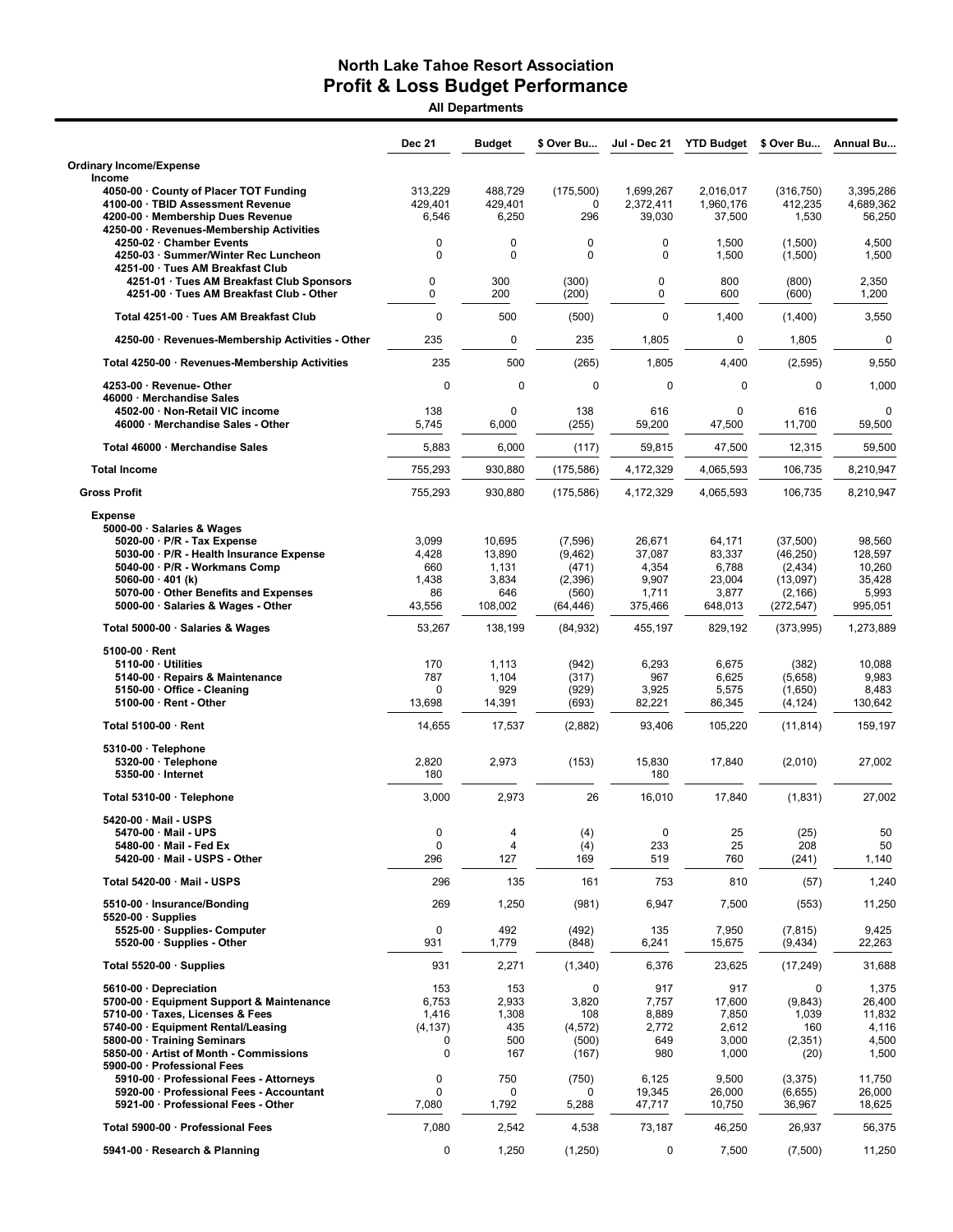All Departments

|                                                                                                                         | Dec 21                | <b>Budget</b>      | \$ Over Bu           | Jul - Dec 21                    | <b>YTD Budget</b>     | \$ Over Bu                        | Annual Bu                  |
|-------------------------------------------------------------------------------------------------------------------------|-----------------------|--------------------|----------------------|---------------------------------|-----------------------|-----------------------------------|----------------------------|
| $6020-00 \cdot$ Programs<br>6016-00 · Special Event Partnership<br>6018-00 · Business Assoc. Grants                     | 2,500<br>0            | 0<br>0             | 2,500<br>0           | 2,720<br>10,000                 | $\mathbf 0$<br>20,000 | 2,720<br>(10,000)                 | 50.000<br>20,000           |
| Total 6020-00 · Programs                                                                                                | 2,500                 | 0                  | 2,500                | 12,720                          | 20,000                | (7, 280)                          | 70,000                     |
| 6420-00 · Events<br>6420-01 · Sponsorships<br>6421-01 · 4th of July Fireworks                                           | 0                     | 0                  | $\mathbf 0$          | $\mathbf 0$                     | $\mathbf 0$           | 0                                 | 30,000                     |
| 6421-04 · Broken Arrow Skyrace<br>$6421-06 \cdot$ Spartan                                                               | $\Omega$<br>$\Omega$  | 0<br>0             | 0<br>0               | 5,000<br>0                      | 400<br>179,400        | 4,600<br>(179, 400)               | 25,400<br>179,400          |
| 6421-07 · Tahoe Lacrosse Tournament                                                                                     | $\Omega$              | 0                  | 0                    | 0                               | 8,000                 | (8,000)                           | 8,000                      |
| 6421-10 · WinterWonderGrass - Tahoe<br>6421-17 · Enduro<br>6421-18 · Sponsorships - Other                               | $\mathbf 0$<br>0<br>0 | 0<br>0<br>0        | 0<br>0<br>0          | $\mathbf 0$<br>0<br>$\mathbf 0$ | 25,000<br>0<br>15,400 | (25,000)<br>$\Omega$<br>(15, 400) | 25,400<br>80,000<br>62,800 |
| Total 6420-01 · Sponsorships                                                                                            | $\pmb{0}$             | 0                  | $\mathbf 0$          | 5,000                           | 228,200               | (223, 200)                        | 411,000                    |
| 6421-00 · New Event Development<br>6424-00 · Event Operation Expenses                                                   | 0<br>0                | 0<br>500           | 0<br>(500)           | 0<br>289                        | 68,050<br>500         | (68,050)<br>(211)                 | 102,075<br>1,500           |
| Total 6420-00 · Events                                                                                                  | $\mathbf 0$           | 500                | (500)                | 5,289                           | 296,750               | (291, 461)                        | 514,575                    |
| 6423-00 · Membership Activities<br>6436-00 · Membership - Wnt/Sum Rec Lunch<br>6437-00 · Tuesday Morning Breakfast Club | $\mathbf 0$<br>0      | $\mathbf 0$<br>225 | $\mathbf 0$<br>(225) | 0<br>(500)                      | 500<br>600            | (500)<br>(1, 100)                 | 500<br>1,763               |
| 6442-00 · Public Relations/Website/Digita                                                                               | 919                   | 500                | 419                  | 4,914                           | 3,000                 | 1,914                             | 4,500                      |
| $6444-00 \cdot Trades$<br>6423-00 · Membership Activities - Other                                                       | 0<br>470              | 0<br>417           | $\mathbf 0$<br>53    | 295<br>873                      | 0<br>2,500            | 295<br>(1,627)                    | 0<br>3,750                 |
| Total 6423-00 · Membership Activities                                                                                   | 1,389                 | 1,142              | 247                  | 5,582                           | 6,600                 | (1,018)                           | 10,513                     |
| 6730-00 · Marketing Cooperative/Media                                                                                   | 110,366               | 110,366            | $\mathbf 0$          | 466,800                         | 466,800               | 0                                 | 871,278                    |
| 6740-00 · Media/Collateral/Production<br>6742-00 · Non-NLT Co-Op Marketing Program                                      | 0<br>8,500            | 1,667<br>6,000     | (1,667)<br>2,500     | 0<br>35,451                     | 10,000<br>36,000      | (10,000)<br>(549)                 | 15,000<br>54,000           |
| 6743-00 · BACC Marketing Programs                                                                                       |                       |                    |                      |                                 |                       |                                   |                            |
| 6743-01 Year Round Shopping Campaign<br>6743-03 · Winter Lakeside Campaign                                              | 0<br>$\mathbf 0$      | 2,000<br>3,600     | (2,000)<br>(3,600)   | 2,500<br>2,500                  | 8,000<br>10,800       | (5,500)<br>(8,300)                | 14,000<br>20,000           |
| Total 6743-00 · BACC Marketing Programs                                                                                 | 0                     | 5,600              | (5,600)              | 5,000                           | 18,800                | (13,800)                          | 34,000                     |
| 6750-00 · Business Association Grant<br>6750-01 · Business Assn Grant - NTBA<br>6750-02 · Business Assn Grant - TCDA    | 8,333<br>8,333        | 8,333<br>8,333     | 0<br>0               | 50,000<br>50,000                | 50,000<br>50,000      | (0)<br>(0)                        | 100,000<br>100,000         |
| Total 6750-00 · Business Association Grant                                                                              | 16,667                | 16,667             | $\Omega$             | 100,000                         | 100,000               | (0)                               | 200,000                    |
| 7500-00 · Trade Shows/Travel                                                                                            | 0                     | 1,667              | (1,667)              | 0                               | 10,000                | (10,000)                          | 15,000                     |
| 8100-00 · Cost of Goods Sold<br>51100 · Freight and Shipping Costs                                                      | 216                   | 125                | 91                   | 1,194                           | 750                   | 444                               | 1,125                      |
| 52500 · Purchase Discounts<br>59900 · POS Inventory Adjustments                                                         | (6)<br>(35)           | 0<br>0             | (6)<br>(35)          | (6)<br>75                       | 0<br>0                | (6)<br>75                         | 0<br>$\mathbf 0$           |
| 8100-01 CGS - Other                                                                                                     | 266                   | 0                  | 266                  | 276                             | 0                     | 276                               | $\mathbf 0$                |
| 8100-00 · Cost of Goods Sold - Other                                                                                    | 3,159                 | 3,000              | 159                  | 30,305                          | 23,750                | 6,555                             | 29,750                     |
| Total 8100-00 · Cost of Goods Sold                                                                                      | 3,600                 | 3,125              | 475                  | 31,843                          | 24,500                | 7,343                             | 30,875                     |
| 8200-00 · Associate Relations<br>8300-00 · Board Functions                                                              | 199<br>3,658          | 195<br>583         | 4<br>3,075           | 653<br>35,772                   | 1,170<br>3,500        | (517)<br>32,272                   | 1,770<br>5,250             |
| 8500-00 · Credit Card Fees                                                                                              | 195                   | 332                | (137)                | 1,771                           | 2,533                 | (761)                             | 3,247                      |
| 8600-00 · Additional Opportunites                                                                                       | 650                   | 5,833              | (5, 183)             | 8,925                           | 35,000                | (26, 075)                         | 55,000                     |
| 8700-00 · Automobile Expenses<br>8750-00 · Meals/Meetings                                                               | 196<br>0              | 542<br>642         | (346)<br>(642)       | 574<br>111                      | 3,250<br>3,850        | (2,676)<br>(3,739)                | 5,025<br>6,088             |
| 8810-00 · Dues & Subscriptions                                                                                          | 844                   | 1,275              | (431)                | 5,843                           | 7,650                 | (1,807)                           | 11,500                     |
| 8910-00 · Travel<br>8920-00 · Bad Debt                                                                                  | 0<br>0                | 417<br>0           | (417)<br>0           | 303<br>624                      | 2,500<br>0            | (2, 197)<br>624                   | 3,750<br>0                 |
| <b>Total Expense</b>                                                                                                    | 232,446               | 328,204            | (95, 758)            | 1,391,099                       | 2,119,819             | (728, 720)                        | 3,528,482                  |
| Net Ordinary Income                                                                                                     | 522,848               | 602,676            | (79, 828)            | 2,781,229                       | 1,945,774             | 835,455                           | 4,682,465                  |
| Other Income/Expense                                                                                                    |                       |                    |                      |                                 |                       |                                   |                            |
| Other Income<br>4700-00 · Revenues- Interest & Investment                                                               | 11                    | 0                  | 11                   | 66                              | 0                     | 66                                | 0                          |
| <b>Total Other Income</b>                                                                                               | 11                    | 0                  | 11                   | 66                              | 0                     | 66                                | 0                          |
| <b>Other Expense</b>                                                                                                    |                       |                    |                      |                                 |                       |                                   |                            |
| 8990-00 · Allocated                                                                                                     | 0                     | 0                  | 0                    | 0                               | 0                     | (0)                               | 9,744                      |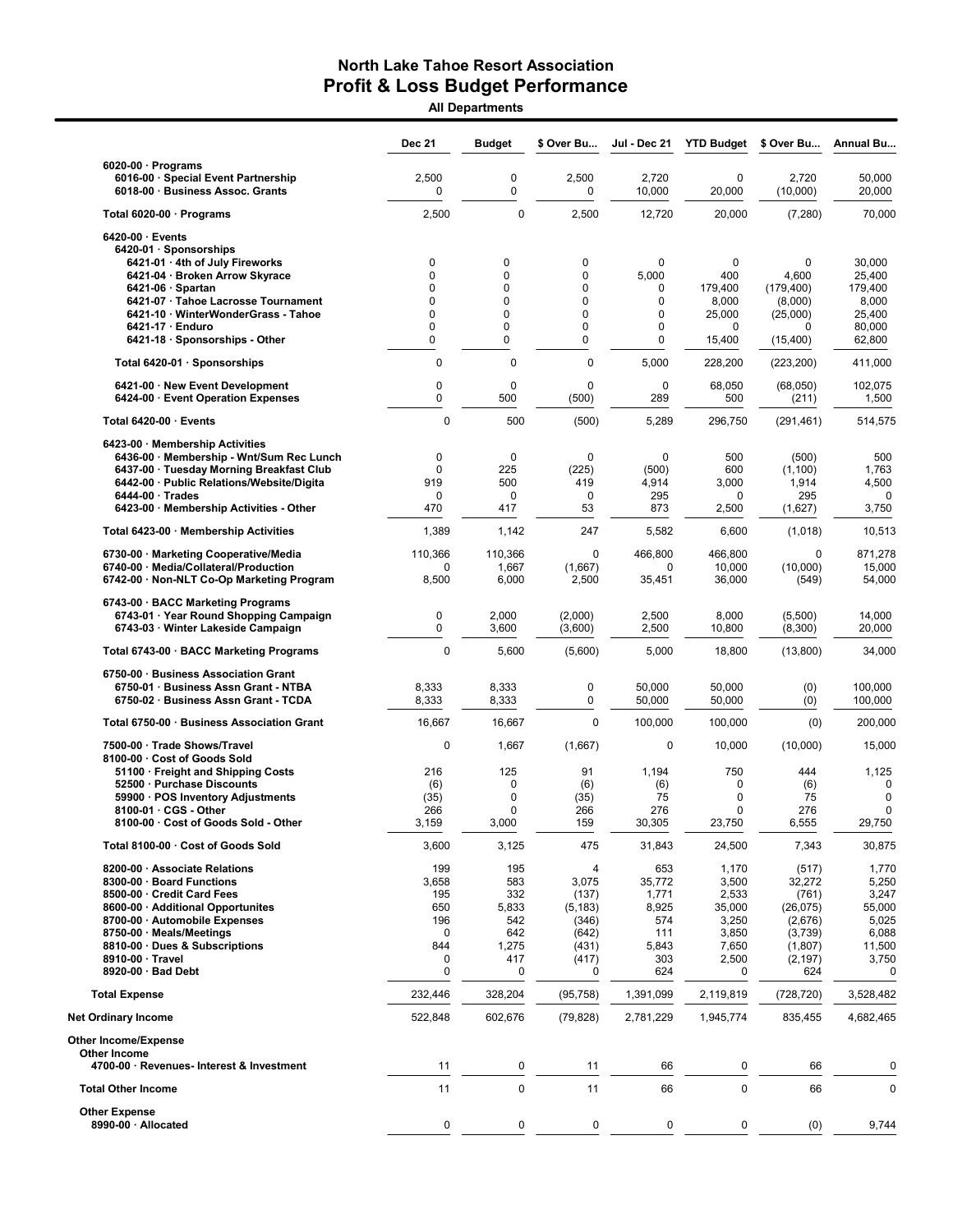All Departments

|                            | <b>Dec 21</b> | <b>Budget</b> |           | \$ Over Bu Jul - Dec 21 | YTD Budget \$ Over Bu Annual Bu |         |           |
|----------------------------|---------------|---------------|-----------|-------------------------|---------------------------------|---------|-----------|
| <b>Total Other Expense</b> |               |               |           |                         |                                 | (0)     | 9,744     |
| <b>Net Other Income</b>    | 11            |               |           | 66                      | (0)                             | 66      | (9,744)   |
| Net Income                 | 522.859       | 602.676       | (79, 817) | 2,781,295               | 1,945,774                       | 835.521 | 4,672,721 |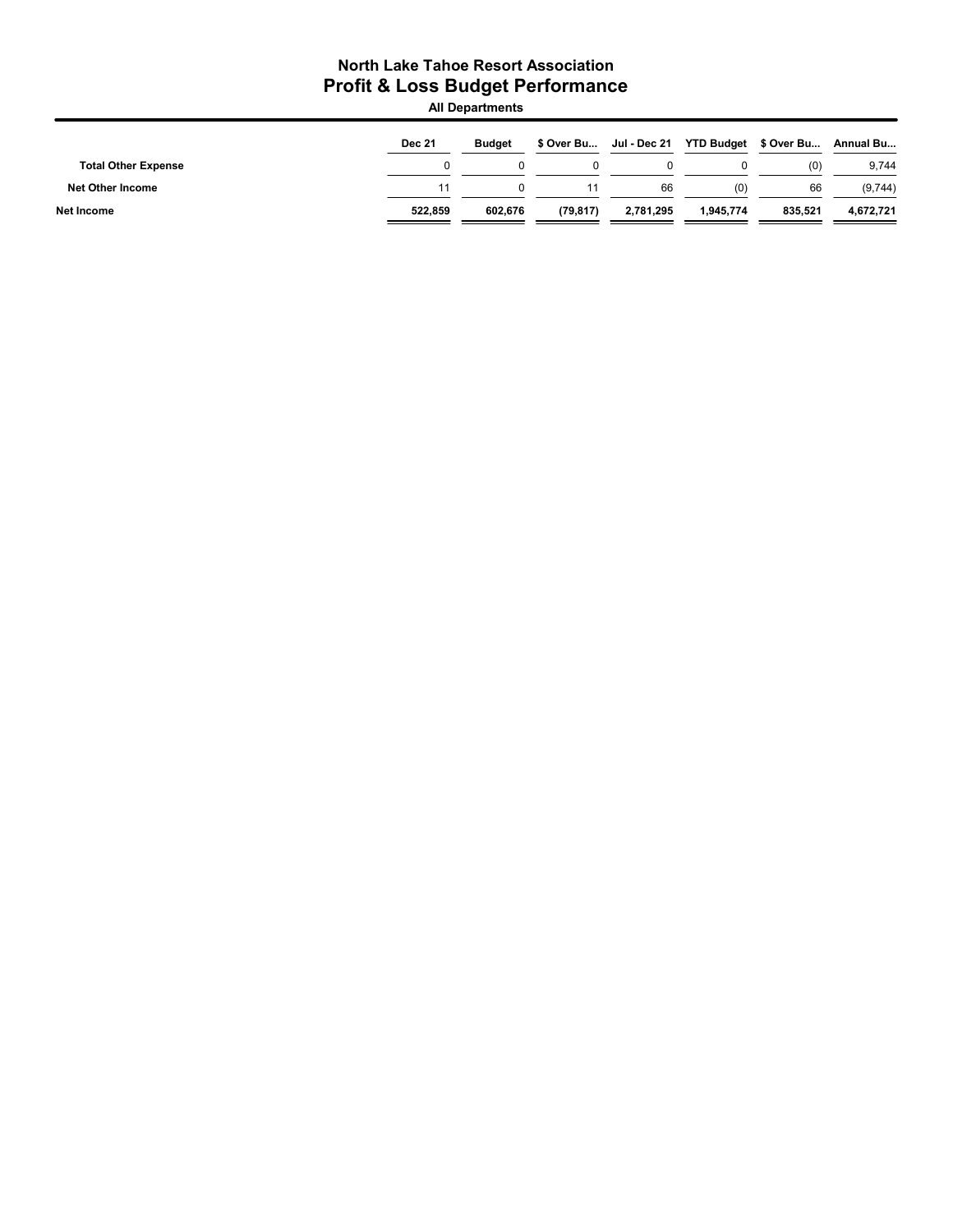## North Lake Tahoe Resort Association Profit & Loss Prev Year Comparison July through December 2021

|                                                                                                                                                                                                                                                 | Jul - Dec 21                                                          | Jul - Dec 20                                                     | \$ Change                                                                  | % Change                                                    |
|-------------------------------------------------------------------------------------------------------------------------------------------------------------------------------------------------------------------------------------------------|-----------------------------------------------------------------------|------------------------------------------------------------------|----------------------------------------------------------------------------|-------------------------------------------------------------|
| <b>Ordinary Income/Expense</b><br><b>Income</b>                                                                                                                                                                                                 |                                                                       |                                                                  |                                                                            |                                                             |
| 4050-00 County of Placer TOT Funding<br>4100-00 TBID Assessment Revenue<br>4200-00 Membership Dues Revenue<br>4250-00 · Revenues-Membership Activities                                                                                          | 1,699,267<br>2,372,411<br>39,030<br>1,805                             | 1,495,873<br>0<br>68,574<br>2,650                                | 203,394<br>2,372,411<br>(29, 545)<br>(845)                                 | 14%<br>100%<br>(43)%<br>(32)%                               |
| 4253-00 Revenue- Other<br>46000 Merchandise Sales                                                                                                                                                                                               | 0                                                                     | 1,525                                                            | (1, 525)                                                                   | (100)%                                                      |
| 4502-00 · Non-Retail VIC income<br>4504-00 · Retail Revenue - Other<br>46000 Merchandise Sales - Other                                                                                                                                          | 616<br>$\Omega$<br>59,200                                             | 1,414<br>560<br>56,772                                           | (798)<br>(560)<br>2,428                                                    | (56)%<br>(100)%<br>4%                                       |
| Total 46000 Merchandise Sales                                                                                                                                                                                                                   | 59,815                                                                | 58,746                                                           | 1,070                                                                      | 2%                                                          |
| 4720-00 Miscellaneous                                                                                                                                                                                                                           | 0                                                                     | 4,193                                                            | (4, 193)                                                                   | $(100)$ %                                                   |
| <b>Total Income</b>                                                                                                                                                                                                                             | 4,172,329                                                             | 1,631,560                                                        | 2,540,768                                                                  | 156%                                                        |
| <b>Gross Profit</b>                                                                                                                                                                                                                             | 4,172,329                                                             | 1,631,560                                                        | 2,540,768                                                                  | 156%                                                        |
| <b>Expense</b><br>5000-00 · Salaries & Wages                                                                                                                                                                                                    |                                                                       |                                                                  |                                                                            |                                                             |
| 5010-00 · Sales Commissions<br>5020-00 · P/R - Tax Expense<br>5030-00 · P/R - Health Insurance Expense<br>5040-00 · P/R - Workmans Comp<br>5060-00 $\cdot$ 401 (k)<br>5070-00 Other Benefits and Expenses<br>5000-00 · Salaries & Wages - Other | $\mathbf 0$<br>26,671<br>37,087<br>4,354<br>9,907<br>1,711<br>375,466 | 2.106<br>33,152<br>60,188<br>4,890<br>10,136<br>2,064<br>502,566 | (2, 106)<br>(6, 481)<br>(23, 101)<br>(536)<br>(229)<br>(353)<br>(127, 101) | (100)%<br>(20)%<br>(38)%<br>(11)%<br>(2)%<br>(17)%<br>(25)% |
| Total 5000-00 · Salaries & Wages                                                                                                                                                                                                                | 455,197                                                               | 615,102                                                          | (159, 905)                                                                 | (26)%                                                       |
| 5100-00 Rent<br>5110-00 Utilities<br>5140-00 · Repairs & Maintenance<br>5150-00 Office - Cleaning<br>5100-00 · Rent - Other                                                                                                                     | 6,293<br>967<br>3,925<br>82,221                                       | 4,950<br>2,032<br>3,350<br>80,056                                | 1,343<br>(1,065)<br>575<br>2,165                                           | 27%<br>(52)%<br>17%<br>3%                                   |
| <b>Total 5100-00 Rent</b>                                                                                                                                                                                                                       | 93,406                                                                | 90,388                                                           | 3,018                                                                      | 3%                                                          |
| 5310-00 · Telephone<br>5320-00 · Telephone<br>5350-00 · Internet                                                                                                                                                                                | 15,830<br>180                                                         | 13,789<br>0                                                      | 2,041<br>180                                                               | 15%<br>100%                                                 |
| Total 5310-00 · Telephone                                                                                                                                                                                                                       | 16,010                                                                | 13,789                                                           | 2,221                                                                      | 16%                                                         |
| 5420-00 Mail - USPS<br>5480-00 · Mail - Fed Ex<br>5420-00 Mail - USPS - Other                                                                                                                                                                   | 233<br>519                                                            | 0<br>531                                                         | 233<br>(12)                                                                | 100%<br>(2)%                                                |
| Total 5420-00 Mail - USPS                                                                                                                                                                                                                       | 753                                                                   | 531                                                              | 222                                                                        | 42%                                                         |
| 5510-00 · Insurance/Bonding<br>$5520-00$ Supplies                                                                                                                                                                                               | 6,947                                                                 | 6,248                                                            | 699                                                                        | 11%                                                         |
| 5525-00 · Supplies- Computer<br>5520-00 · Supplies - Other                                                                                                                                                                                      | 135<br>6,241                                                          | 1,610<br>6,348                                                   | (1, 475)<br>(106)                                                          | (92)%<br>(2)%                                               |
| Total 5520-00 Supplies                                                                                                                                                                                                                          | 6,376                                                                 | 7,958                                                            | (1, 582)                                                                   | (20)%                                                       |
| 5610-00 Depreciation<br>5700-00 · Equipment Support & Maintenance<br>5710-00 · Taxes, Licenses & Fees<br>5740-00 · Equipment Rental/Leasing<br>5800-00 Training Seminars<br>5850-00 · Artist of Month - Commissions                             | 917<br>7,757<br>8,889<br>2,772<br>649<br>980                          | 306<br>16,449<br>5,166<br>2,657<br>66<br>1,010                   | 611<br>(8,692)<br>3,723<br>115<br>583<br>(30)                              | 200%<br>(53)%<br>72%<br>4%<br>882%<br>(3)%                  |
| 5900-00 Professional Fees<br>5910-00 · Professional Fees - Attorneys<br>5920-00 Professional Fees - Accountant                                                                                                                                  | 6,125<br>19,345                                                       | 1,600<br>21,800                                                  | 4,525<br>(2, 455)                                                          | 283%<br>(11)%                                               |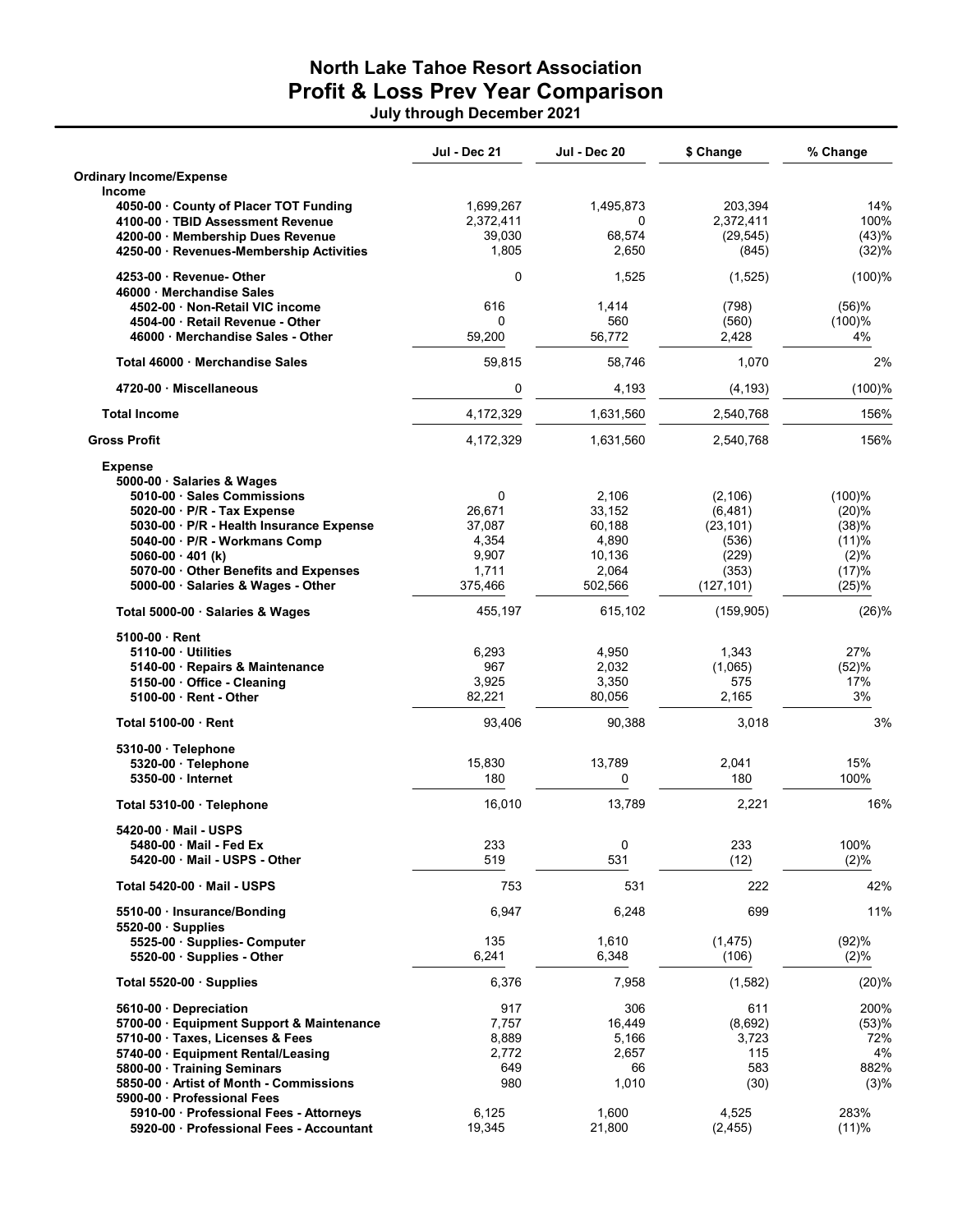### North Lake Tahoe Resort Association Profit & Loss Prev Year Comparison July through December 2021

|                                                                                                                                                                                                                      | Jul - Dec 21                                           | Jul - Dec 20                                               | \$ Change                                                          | % Change                                                   |
|----------------------------------------------------------------------------------------------------------------------------------------------------------------------------------------------------------------------|--------------------------------------------------------|------------------------------------------------------------|--------------------------------------------------------------------|------------------------------------------------------------|
| 5921-00 Professional Fees - Other                                                                                                                                                                                    | 47,717                                                 | 31,200                                                     | 16,517                                                             | 53%                                                        |
| Total 5900-00 Professional Fees                                                                                                                                                                                      | 73,187                                                 | 54,600                                                     | 18,587                                                             | 34%                                                        |
| $6020-00$ Programs<br>6016-00 · Special Event Partnership<br>6018-00 Business Assoc. Grants                                                                                                                          | 2,720<br>10,000                                        | 131<br>0                                                   | 2,590<br>10,000                                                    | 1,982%<br>100%                                             |
| Total 6020-00 · Programs                                                                                                                                                                                             | 12,720                                                 | 131                                                        | 12,590                                                             | 9,634%                                                     |
| 6420-00 Events<br>6420-01 · Sponsorships<br>6421-04 · Broken Arrow Skyrace                                                                                                                                           | 5,000                                                  | 0                                                          | 5,000                                                              | 100%                                                       |
| Total 6420-01 · Sponsorships                                                                                                                                                                                         | 5,000                                                  | 0                                                          | 5,000                                                              | 100%                                                       |
| 6421-00 New Event Development<br>6424-00 Event Operation Expenses                                                                                                                                                    | 0<br>289                                               | 4,000<br>0                                                 | (4,000)<br>289                                                     | (100)%<br>100%                                             |
| Total 6420-00 Events                                                                                                                                                                                                 | 5,289                                                  | 4,000                                                      | 1,289                                                              | 32%                                                        |
| 6423-00 Membership Activities<br>6434-00 Community Awards Dinner<br>6437-00 Tuesday Morning Breakfast Club<br>6442-00 · Public Relations/Website/Digita<br>6444-00 Trades<br>6423-00 · Membership Activities - Other | 0<br>(500)<br>4,914<br>295<br>873                      | 295<br>0<br>3,734<br>0<br>915                              | (295)<br>(500)<br>1,180<br>295<br>(42)                             | (100)%<br>(100)%<br>32%<br>100%<br>(5)%                    |
| Total 6423-00 · Membership Activities                                                                                                                                                                                | 5,582                                                  | 4,944                                                      | 638                                                                | 13%                                                        |
| 6730-00 Marketing Cooperative/Media<br>6742-00 · Non-NLT Co-Op Marketing Program                                                                                                                                     | 466,800<br>35,451                                      | 361,210<br>2,032                                           | 105,590<br>33,419                                                  | 29%<br>1,645%                                              |
| 6743-00 BACC Marketing Programs<br>6743-01 Year Round Shopping Campaign<br>6743-03 · Winter Lakeside Campaign<br>6743-07 · Winter Regional Campaign                                                                  | 2,500<br>2,500<br>0                                    | 13,350<br>0<br>18,027                                      | (10, 850)<br>2,500<br>(18,027)                                     | (81)%<br>100%<br>(100)%                                    |
| Total 6743-00 · BACC Marketing Programs                                                                                                                                                                              | 5,000                                                  | 31,377                                                     | (26, 377)                                                          | (84)%                                                      |
| 6750-00 Business Association Grant<br>6750-01 Business Assn Grant - NTBA<br>6750-02 Business Assn Grant - TCDA                                                                                                       | 50,000<br>50,000                                       | 0<br>0                                                     | 50,000<br>50,000                                                   | 100%<br>100%                                               |
| Total 6750-00 Business Association Grant                                                                                                                                                                             | 100,000                                                | 0                                                          | 100,000                                                            | 100%                                                       |
| 7500-00 Trade Shows/Travel<br>8100-00 Cost of Goods Sold                                                                                                                                                             | 0                                                      | 395                                                        | (395)                                                              | (100)%                                                     |
| 51100 · Freight and Shipping Costs<br>52500 · Purchase Discounts<br>59900 · POS Inventory Adjustments<br>8100-01 CGS - Other<br>8100-00 Cost of Goods Sold - Other                                                   | 1,194<br>(6)<br>75<br>276<br>30,305                    | 1,012<br>0<br>478<br>0<br>30,204                           | 182<br>(6)<br>(403)<br>276<br>101                                  | 18%<br>(100)%<br>(84)%<br>100%<br>0%                       |
| Total 8100-00 Cost of Goods Sold                                                                                                                                                                                     | 31,843                                                 | 31,694                                                     | 150                                                                | 1%                                                         |
| 8200-00 Associate Relations<br>8300-00 Board Functions<br>8500-00 Credit Card Fees<br>8600-00 · Additional Opportunites<br>8700-00 Automobile Expenses<br>8750-00 Meals/Meetings<br>8810-00 Dues & Subscriptions     | 653<br>35,772<br>1,771<br>8,925<br>574<br>111<br>5,843 | 2,014<br>2,244<br>2,436<br>71,317<br>1,467<br>262<br>3,946 | (1,360)<br>33,528<br>(665)<br>(62, 392)<br>(893)<br>(151)<br>1,897 | (68)%<br>1,494%<br>(27)%<br>(88)%<br>(61)%<br>(58)%<br>48% |
| 8910-00 Travel<br>8920-00 Bad Debt                                                                                                                                                                                   | 303<br>624                                             | 0<br>372                                                   | 303<br>252                                                         | 100%<br>68%                                                |
| <b>Total Expense</b>                                                                                                                                                                                                 | 1,391,099                                              | 1,334,110                                                  | 56,990                                                             | 4%                                                         |
| <b>Net Ordinary Income</b>                                                                                                                                                                                           | 2,781,229                                              | 297,451                                                    | 2,483,779                                                          | 835%                                                       |

Other Income/Expense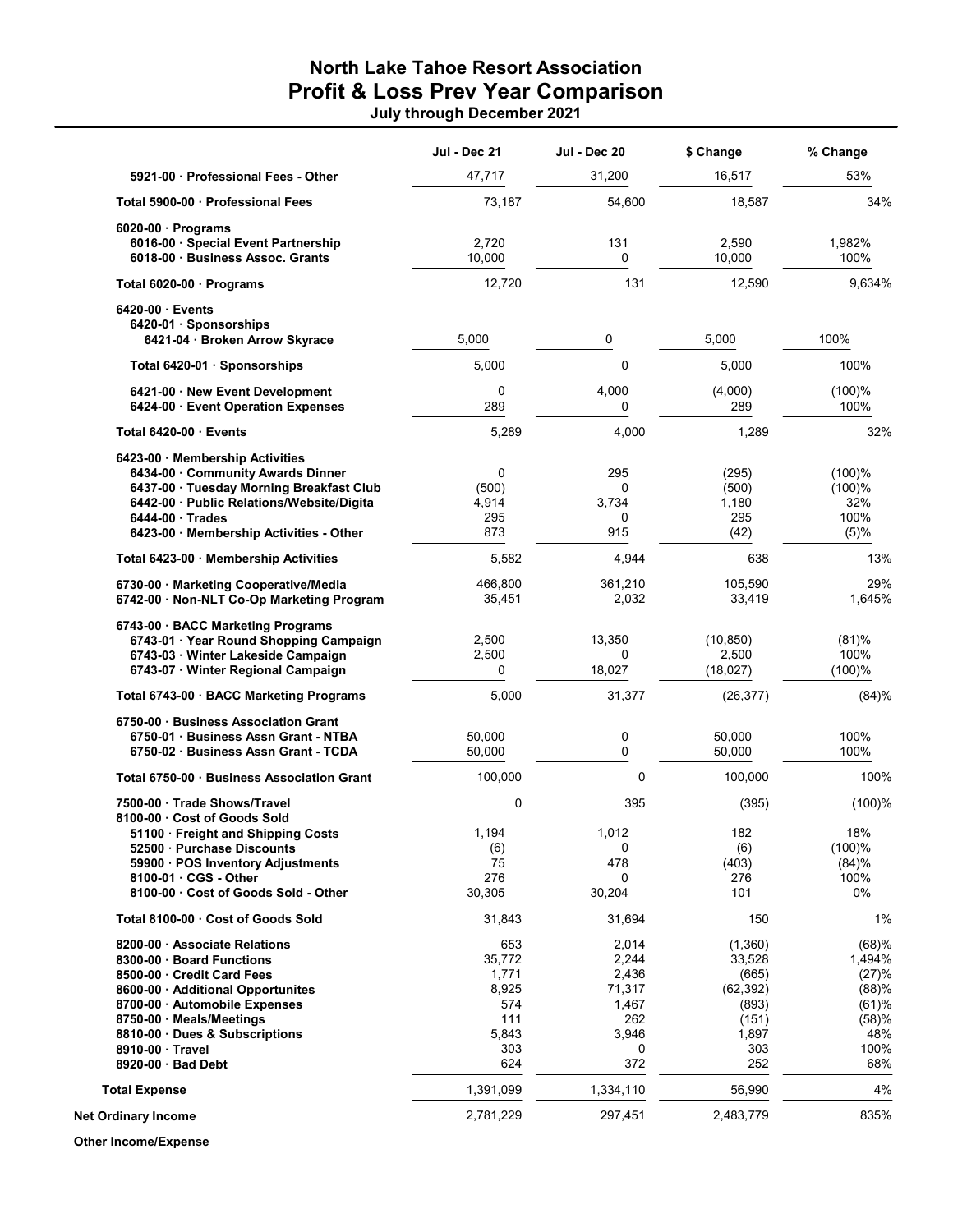## North Lake Tahoe Resort Association Profit & Loss Prev Year Comparison July through December 2021

|                                                                           | <b>Jul - Dec 21</b> | <b>Jul - Dec 20</b> | \$ Change | % Change       |
|---------------------------------------------------------------------------|---------------------|---------------------|-----------|----------------|
| <b>Other Income</b><br>4700-00 · Revenues- Interest & Investment          | 66                  | 98                  | (32)      | (33)%          |
| <b>Total Other Income</b>                                                 | 66                  | 98                  | (32)      | (33)%          |
| <b>Other Expense</b><br><b>Balancing Adjustments</b><br>8990-00 Allocated |                     | 0                   |           | $0\%$<br>$0\%$ |
| <b>Total Other Expense</b>                                                |                     | 0                   |           | $0\%$          |
| <b>Net Other Income</b>                                                   | 66                  | 98                  | (32)      | (33)%          |
| Net Income                                                                | 2,781,295           | 297,549             | 2,483,747 | 835%           |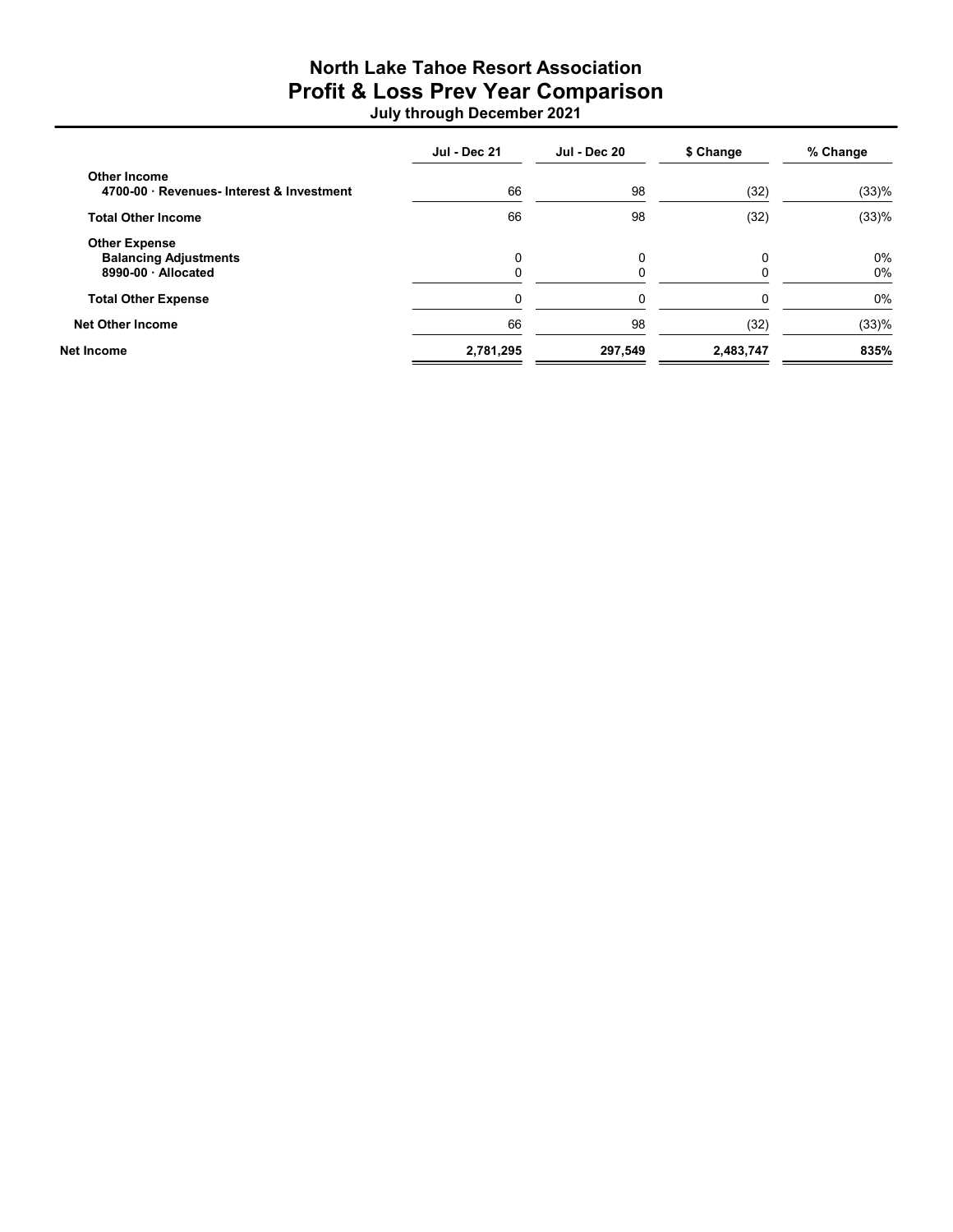11 - Marketing

|                                                                                                                                                                                                                                                                                | Dec 21                                                               | <b>Budget</b>                                                         | \$ Over Budget                               | Jul - Dec 21                             | <b>YTD Budget</b>                                     | \$ Over Budget                                                                     | <b>Annual Budget</b>                                               |
|--------------------------------------------------------------------------------------------------------------------------------------------------------------------------------------------------------------------------------------------------------------------------------|----------------------------------------------------------------------|-----------------------------------------------------------------------|----------------------------------------------|------------------------------------------|-------------------------------------------------------|------------------------------------------------------------------------------------|--------------------------------------------------------------------|
| <b>Ordinary Income/Expense</b><br>Income                                                                                                                                                                                                                                       |                                                                      |                                                                       |                                              |                                          |                                                       |                                                                                    |                                                                    |
| 4050-00 · County of Placer TOT Funding                                                                                                                                                                                                                                         | 200,898                                                              | 376,398                                                               | (175,500)                                    | 943,220                                  | 1,259,970                                             | (316, 750)                                                                         | 2,188,080                                                          |
| <b>Total Income</b>                                                                                                                                                                                                                                                            | 200,898                                                              | 376,398                                                               | (175,500)                                    | 943,220                                  | 1,259,970                                             | (316, 750)                                                                         | 2,188,080                                                          |
| <b>Gross Profit</b>                                                                                                                                                                                                                                                            | 200,898                                                              | 376.398                                                               | (175, 500)                                   | 943,220                                  | 1,259,970                                             | (316, 750)                                                                         | 2,188,080                                                          |
| <b>Expense</b>                                                                                                                                                                                                                                                                 |                                                                      |                                                                       |                                              |                                          |                                                       |                                                                                    |                                                                    |
| 5000-00 · Salaries & Wages<br>5020-00 · P/R - Tax Expense<br>5030-00 · P/R - Health Insurance Expense<br>5040-00 · P/R - Workmans Comp<br>$5060 - 00 \cdot 401$ (k)<br>5070-00 · Other Benefits and Expenses                                                                   | 1,017<br>1,443<br>112<br>420<br>58                                   | 2,393<br>4,120<br>129<br>957<br>121                                   | (1, 376)<br>(2,677)<br>(17)<br>(537)<br>(63) | 6,117<br>11,980<br>746<br>3,225<br>1,051 | 14,356<br>24,720<br>773<br>5,742<br>728               | (8, 239)<br>(12,740)<br>(26)<br>(2, 518)<br>323                                    | 21,534<br>37,080<br>1,159<br>8,614<br>1,092                        |
| 5000-00 · Salaries & Wages - Other                                                                                                                                                                                                                                             | 13,520                                                               | 23,927                                                                | (10, 408)                                    | 93,854                                   | 143,562                                               | (49,708)                                                                           | 215,344                                                            |
| Total 5000-00 · Salaries & Wages                                                                                                                                                                                                                                               | 16,570                                                               | 31,647                                                                | (15,077)                                     | 116,973                                  | 189,881                                               | (72,909)                                                                           | 284,822                                                            |
| $5100-00 \cdot$ Rent<br>$5110-00 \cdot$ Utilities<br>5140-00 · Repairs & Maintenance<br>5150-00 · Office - Cleaning<br>5100-00 · Rent - Other                                                                                                                                  | 22<br>$\mathsf 0$<br>$\mathbf 0$<br>1,858                            | 125<br>75<br>188<br>2,083                                             | (103)<br>(75)<br>(188)<br>(226)              | 890<br>0<br>975<br>11,147                | 750<br>450<br>1,125<br>12,500                         | 140<br>(450)<br>(150)<br>(1, 353)                                                  | 1,125<br>675<br>1,688<br>18,750                                    |
| Total 5100-00 · Rent                                                                                                                                                                                                                                                           | 1,880                                                                | 2,471                                                                 | (591)                                        | 13,013                                   | 14,825                                                | (1, 812)                                                                           | 22,237                                                             |
| 5310-00 · Telephone<br>5320-00 · Telephone<br>5350-00 · Internet                                                                                                                                                                                                               | 592<br>180                                                           | 578                                                                   | 14                                           | 3,325<br>180                             | 3,470                                                 | (145)                                                                              | 5,205                                                              |
| Total 5310-00 · Telephone                                                                                                                                                                                                                                                      | 772                                                                  | 578                                                                   | 194                                          | 3,505                                    | 3,470                                                 | 35                                                                                 | 5,205                                                              |
| 5420-00 · Mail - USPS<br>5480-00 Mail Fed Ex<br>5420-00 · Mail - USPS - Other                                                                                                                                                                                                  | $\mathsf 0$<br>0                                                     | 0                                                                     | 0                                            | 85<br>53                                 | 0                                                     | 53                                                                                 | 0                                                                  |
| Total 5420-00 · Mail - USPS                                                                                                                                                                                                                                                    | $\mathbf 0$                                                          | $\mathbf 0$                                                           | $\mathbf 0$                                  | 137                                      | $\mathbf 0$                                           | 137                                                                                | $\Omega$                                                           |
| 5510-00 · Insurance/Bonding<br>$5520-00 \cdot$ Supplies<br>5525-00 · Supplies- Computer                                                                                                                                                                                        | 0<br>0                                                               | 417                                                                   | (417)                                        | 87<br>40                                 | 2,500                                                 | (2,460)                                                                            | 3,750                                                              |
| 5520-00 · Supplies - Other                                                                                                                                                                                                                                                     | 102<br>102                                                           | 0<br>417                                                              | 102<br>(314)                                 | 492<br>532                               | 0<br>2,500                                            | 492<br>(1,968)                                                                     | $\mathbf 0$<br>3,750                                               |
| Total 5520-00 · Supplies<br>5700-00 · Equipment Support & Maintenance                                                                                                                                                                                                          | $\mathbf 0$                                                          | 13                                                                    | (13)                                         | $\mathbf 0$                              | 75                                                    | (75)                                                                               | 113                                                                |
| 5710-00 · Taxes, Licenses & Fees<br>5740-00 · Equipment Rental/Leasing<br>5800-00 · Training Seminars<br>5900-00 · Professional Fees                                                                                                                                           | $\mathbf 0$<br>81<br>$\mathbf 0$                                     | 13<br>83<br>$\mathbf 0$                                               | (13)<br>(2)<br>0                             | 48<br>459<br>649                         | 75<br>500<br>$\mathbf 0$                              | (27)<br>(41)<br>649                                                                | 113<br>750<br>$\Omega$                                             |
| 5910-00 · Professional Fees - Attorneys<br>5921-00 · Professional Fees - Other                                                                                                                                                                                                 | 0<br>0                                                               | 125<br>125                                                            | (125)<br>(125)                               | 0<br>0                                   | 750<br>750                                            | (750)<br>(750)                                                                     | 1,125<br>1,125                                                     |
| Total 5900-00 · Professional Fees                                                                                                                                                                                                                                              | $\mathbf 0$                                                          | 250                                                                   | (250)                                        | 0                                        | 1,500                                                 | (1,500)                                                                            | 2,250                                                              |
| 6020-00 $\cdot$ Programs<br>6016-00 · Special Event Partnership<br>6018-00 · Business Assoc. Grants                                                                                                                                                                            | 2,500<br>$\mathsf 0$                                                 | 0<br>0                                                                | 2,500<br>0                                   | 2,720<br>10,000                          | 0<br>20,000                                           | 2,720<br>(10,000)                                                                  | 50,000<br>20,000                                                   |
| Total 6020-00 · Programs                                                                                                                                                                                                                                                       | 2,500                                                                | $\mathbf 0$                                                           | 2,500                                        | 12,720                                   | 20,000                                                | (7, 280)                                                                           | 70,000                                                             |
| 6420-00 · Events<br>6420-01 · Sponsorships<br>6421-01 · 4th of July Fireworks<br>6421-04 · Broken Arrow Skyrace<br>$6421-06 \cdot$ Spartan<br>6421-07 · Tahoe Lacrosse Tournament<br>6421-10 · WinterWonderGrass - Tahoe<br>6421-17 · Enduro<br>6421-18 · Sponsorships - Other | 0<br>$\mathbf 0$<br>$\mathbf 0$<br>$\Omega$<br>$\mathbf 0$<br>0<br>0 | 0<br>$\mathbf 0$<br>$\mathbf 0$<br>$\mathbf 0$<br>0<br>$\pmb{0}$<br>0 | 0<br>0<br>0<br>$\overline{0}$<br>0<br>0<br>0 | 0<br>5,000<br>0<br>0<br>0<br>0<br>0      | 0<br>400<br>179.400<br>8,000<br>25,000<br>0<br>15,400 | $\mathbf 0$<br>4,600<br>(179, 400)<br>(8,000)<br>(25,000)<br>$\Omega$<br>(15, 400) | 30,000<br>25,400<br>179,400<br>8,000<br>25,400<br>80,000<br>62,800 |
| Total 6420-01 · Sponsorships                                                                                                                                                                                                                                                   | $\mathsf 0$                                                          | 0                                                                     | $\pmb{0}$                                    | 5,000                                    | 228,200                                               | (223, 200)                                                                         | 411,000                                                            |
| 6421-00 · New Event Development<br>6424-00 · Event Operation Expenses                                                                                                                                                                                                          | 0<br>$\mathbf 0$                                                     | 0<br>500                                                              | $\pmb{0}$<br>(500)                           | 0<br>289                                 | 68,050<br>500                                         | (68,050)<br>(211)                                                                  | 102,075<br>1,500                                                   |
| Total 6420-00 · Events                                                                                                                                                                                                                                                         | $\mathbf 0$                                                          | 500                                                                   | (500)                                        | 5,289                                    | 296,750                                               | (291, 461)                                                                         | 514,575                                                            |
| 6730-00 · Marketing Cooperative/Media<br>6742-00 · Non-NLT Co-Op Marketing Program                                                                                                                                                                                             | 102,627<br>8,300                                                     | 102,627<br>5,000                                                      | 0<br>3,300                                   | 420,369<br>34,251                        | 420,369<br>30,000                                     | 0<br>4,251                                                                         | 801,630<br>45,000                                                  |
| 6743-00 · BACC Marketing Programs<br>6743-01 · Year Round Shopping Campaign<br>6743-03 · Winter Lakeside Campaign                                                                                                                                                              | 0<br>$\mathbf 0$                                                     | 2,000<br>3,600                                                        | (2,000)<br>(3,600)                           | 2,500<br>2,500                           | 8,000<br>10,800                                       | (5,500)<br>(8,300)                                                                 | 14,000<br>20,000                                                   |
| Total 6743-00 · BACC Marketing Programs                                                                                                                                                                                                                                        | $\mathbf 0$                                                          | 5,600                                                                 | (5,600)                                      | 5,000                                    | 18,800                                                | (13,800)                                                                           | 34,000                                                             |
| 8200-00 · Associate Relations<br>8600-00 · Additional Opportunites<br>8700-00 · Automobile Expenses<br>8750-00 · Meals/Meetings<br>8810-00 · Dues & Subscriptions                                                                                                              | 0<br>$\mathbf 0$<br>119<br>0<br>152                                  | 21<br>4,167<br>125<br>42<br>83                                        | (21)<br>(4, 167)<br>(6)<br>(42)<br>68        | 41<br>5,025<br>300<br>0<br>326           | 125<br>25,000<br>750<br>250<br>500                    | (84)<br>(19, 975)<br>(450)<br>(250)<br>(174)                                       | 187<br>37,500<br>1,125<br>375<br>750                               |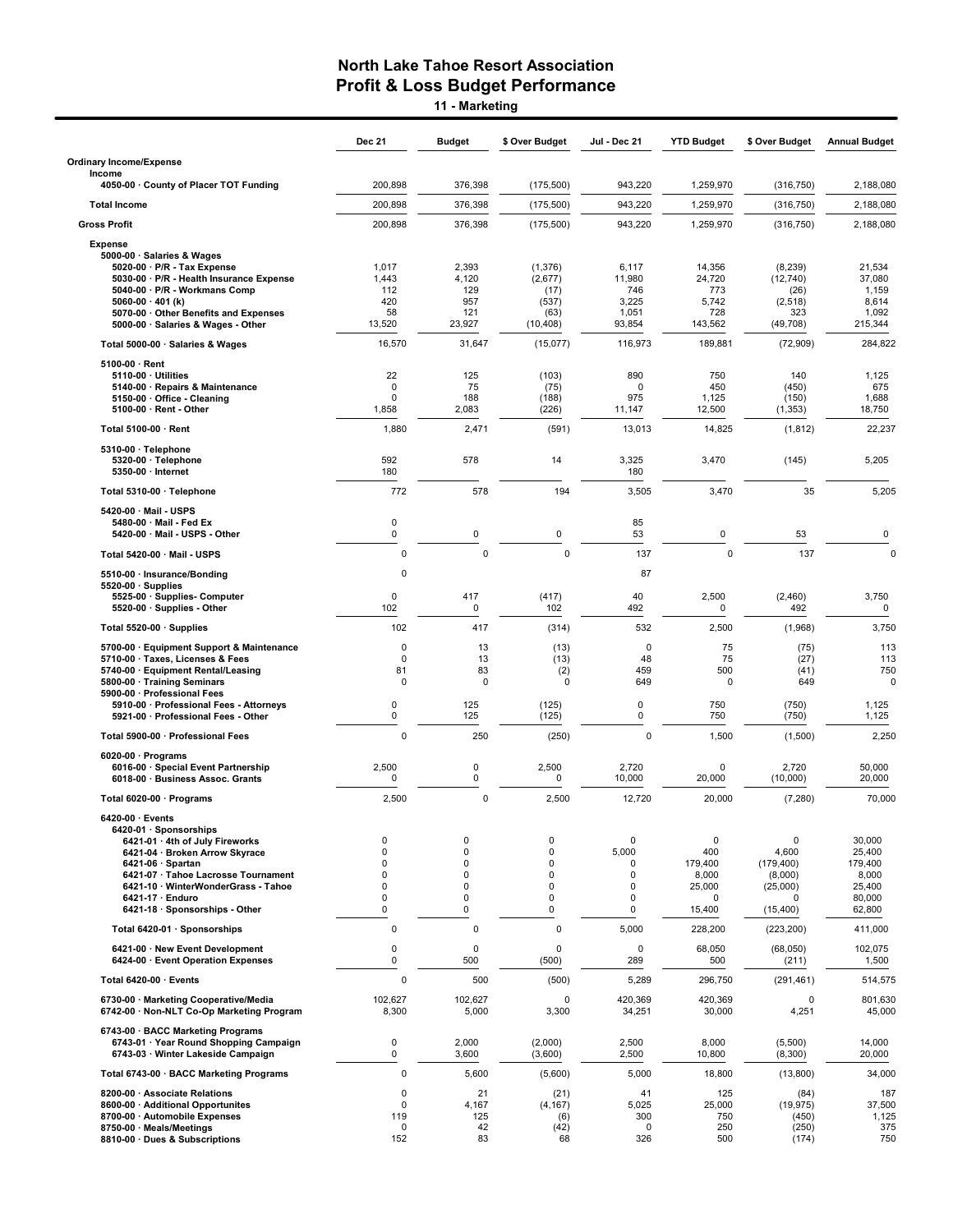11 - Marketing

|                                                                                          | <b>Dec 21</b> | <b>Budget</b> | \$ Over Budget | Jul - Dec 21 | <b>YTD Budget</b> | \$ Over Budget | <b>Annual Budget</b> |
|------------------------------------------------------------------------------------------|---------------|---------------|----------------|--------------|-------------------|----------------|----------------------|
| 8910-00 · Travel                                                                         | $\Omega$      | 417           | (417)          | 303          | 2,500             | (2, 197)       | 3,750                |
| <b>Total Expense</b>                                                                     | 133,104       | 154,052       | (20, 949)      | 619,026      | 1,027,870         | (408, 844)     | 1,828,132            |
| <b>Net Ordinary Income</b>                                                               | 67,794        | 222,346       | (154, 551)     | 324,195      | 232,100           | 92,094         | 359,948              |
| <b>Other Income/Expense</b><br>Other Income<br>4700-00 · Revenues- Interest & Investment | 11            | $\mathbf 0$   | 11             | 66           | $\mathbf 0$       | 66             | $\Omega$             |
| <b>Total Other Income</b>                                                                | 11            | 0             | 11             | 66           | $\Omega$          | 66             | $\mathbf 0$          |
| <b>Other Expense</b><br>8990-00 · Allocated                                              | 31,298        | 47,346        | (16,048)       | 238,216      | 232,100           | 6,115          | 359,948              |
| <b>Total Other Expense</b>                                                               | 31,298        | 47,346        | (16,048)       | 238,216      | 232,100           | 6,115          | 359,948              |
| Net Other Income                                                                         | (31, 287)     | (47, 346)     | 16,059         | (238, 150)   | (232, 100)        | (6,049)        | (359, 948)           |
| Net Income                                                                               | 36,508        | 175,000       | (138, 492)     | 86,045       | 0                 | 86,045         | 0                    |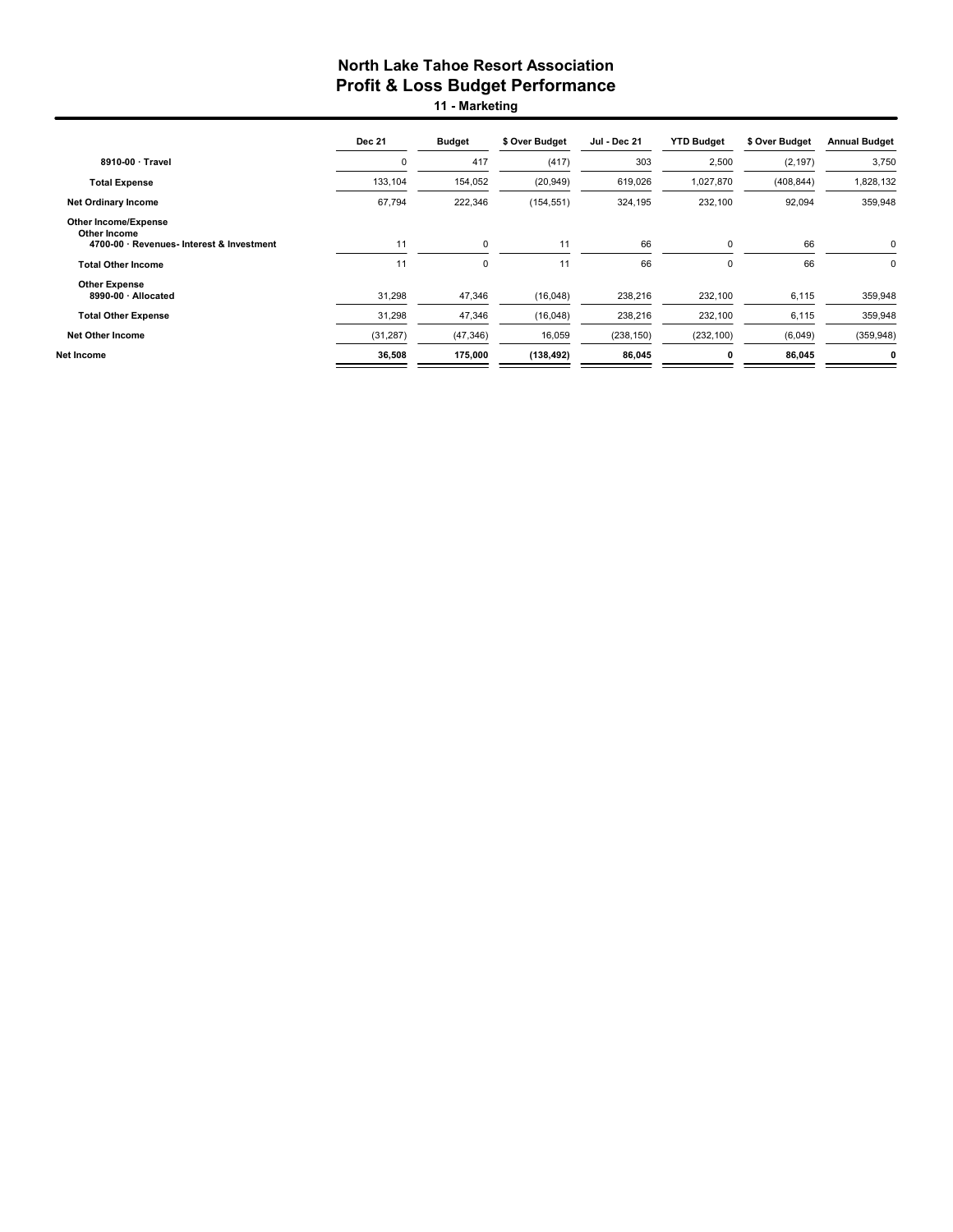30 - Conference

|                                                                                                                                                                                                             | <b>Dec 21</b>                          | <b>Budget</b>                      | \$ Over Bud                             | Jul - Dec 21                               | <b>YTD Budget</b>                       | \$ Over Bud                           | Annual Bud                               |
|-------------------------------------------------------------------------------------------------------------------------------------------------------------------------------------------------------------|----------------------------------------|------------------------------------|-----------------------------------------|--------------------------------------------|-----------------------------------------|---------------------------------------|------------------------------------------|
| <b>Ordinary Income/Expense</b>                                                                                                                                                                              |                                        |                                    |                                         |                                            |                                         |                                       |                                          |
| Income<br>4050-00 · County of Placer TOT Funding                                                                                                                                                            | 36,681                                 | 36,681                             | $\mathbf 0$                             | 245,366                                    | 245,366                                 | 0                                     | 360,285                                  |
| <b>Total Income</b>                                                                                                                                                                                         | 36,681                                 | 36,681                             | $\mathbf 0$                             | 245,366                                    | 245,366                                 | $\overline{0}$                        | 360,285                                  |
| <b>Gross Profit</b>                                                                                                                                                                                         | 36,681                                 | 36,681                             | $\Omega$                                | 245,366                                    | 245,366                                 | $\Omega$                              | 360,285                                  |
| <b>Expense</b><br>5000-00 · Salaries & Wages<br>5020-00 · P/R - Tax Expense<br>5030-00 · P/R - Health Insurance Expense<br>5040-00 · P/R - Workmans Comp                                                    | 269<br>3.149<br>31                     | 1.747<br>2,103<br>167              | (1, 478)<br>1,046<br>(135)              | 2,136<br>6,296<br>279                      | 10,485<br>12,618<br>1,000               | (8, 349)<br>(6, 322)<br>(721)         | 15,727<br>18,926<br>1,500                |
| 5060-00 $\cdot$ 401 (k)<br>5070-00 Other Benefits and Expenses<br>5000-00 · Salaries & Wages - Other                                                                                                        | 122<br>8<br>3,049                      | 417<br>75<br>17,474                | (295)<br>(67)<br>(14, 425)              | 1.119<br>87<br>29,950                      | 2,500<br>450<br>104,846                 | (1, 381)<br>(363)<br>(74, 896)        | 3,750<br>675<br>157,268                  |
| Total 5000-00 · Salaries & Wages                                                                                                                                                                            | 6,628                                  | 21,983                             | (15, 354)                               | 39,867                                     | 131,898                                 | (92,031)                              | 197,846                                  |
| $5100-00 \cdot$ Rent<br>5110-00 · Utilities<br>5140-00 · Repairs & Maintenance<br>5150-00 · Office - Cleaning<br>5100-00 · Rent - Other                                                                     | 15<br>0<br>$\Omega$<br>1,186           | 83<br>63<br>125<br>1,333           | (68)<br>(63)<br>(125)<br>(148)          | 618<br>$\Omega$<br>673<br>7,114            | 500<br>375<br>750<br>8,000              | 118<br>(375)<br>(77)<br>(886)         | 750<br>563<br>1,125<br>12,000            |
| Total 5100-00 · Rent                                                                                                                                                                                        | 1,201                                  | 1,604                              | (403)                                   | 8,405                                      | 9,625                                   | (1,220)                               | 14,437                                   |
| 5310-00 · Telephone<br>5320-00 · Telephone                                                                                                                                                                  | 343                                    | 417                                | (74)                                    | 2.070                                      | 2,500                                   | (430)                                 | 3,750                                    |
| Total 5310-00 · Telephone                                                                                                                                                                                   | 343                                    | 417                                | (74)                                    | 2,070                                      | 2,500                                   | (430)                                 | 3,750                                    |
| 5420-00 · Mail - USPS<br>5480-00 · Mail - Fed Ex<br>5420-00 · Mail - USPS - Other                                                                                                                           | $\mathbf 0$<br>0                       | 17                                 | (17)                                    | 137<br>36                                  | 100                                     | (64)                                  | 150                                      |
| Total 5420-00 · Mail - USPS                                                                                                                                                                                 | $\mathbf 0$                            | 17                                 | (17)                                    | 173                                        | 100                                     | 73                                    | 150                                      |
| 5510-00 · Insurance/Bonding<br>$5520-00 \cdot$ Supplies                                                                                                                                                     | 0<br>47                                | 113                                | (66)                                    | 60<br>273                                  | 675                                     | (402)                                 | 1,013                                    |
| 5710-00 · Taxes, Licenses & Fees<br>5740-00 · Equipment Rental/Leasing<br>5800-00 · Training Seminars<br>6730-00 · Marketing Cooperative/Media<br>8200-00 · Associate Relations<br>8750-00 · Meals/Meetings | 0<br>56<br>$\Omega$<br>7,739<br>0<br>0 | 8<br>63<br>83<br>7,739<br>13<br>29 | (8)<br>(6)<br>(83)<br>0<br>(13)<br>(29) | 53<br>318<br>$\Omega$<br>46,432<br>80<br>0 | 50<br>375<br>500<br>46,432<br>75<br>175 | 3<br>(57)<br>(500)<br>0<br>5<br>(175) | 75<br>563<br>750<br>69,648<br>113<br>263 |
| <b>Total Expense</b>                                                                                                                                                                                        | 16,014                                 | 32,067                             | (16, 053)                               | 97,731                                     | 192,404                                 | (94, 673)                             | 288,607                                  |
| <b>Net Ordinary Income</b>                                                                                                                                                                                  | 20,667                                 | 4,614                              | 16,053                                  | 147,635                                    | 52,962                                  | 94,673                                | 71,678                                   |
| <b>Other Income/Expense</b><br><b>Other Expense</b>                                                                                                                                                         |                                        |                                    |                                         |                                            |                                         |                                       |                                          |
| 8990-00 · Allocated                                                                                                                                                                                         | 3,766                                  | 4,614                              | (848)                                   | 39,719                                     | 52,962                                  | (13, 243)                             | 71,678                                   |
| <b>Total Other Expense</b>                                                                                                                                                                                  | 3,766                                  | 4,614                              | (848)                                   | 39,719                                     | 52,962                                  | (13, 243)                             | 71,678                                   |
| <b>Net Other Income</b>                                                                                                                                                                                     | (3,766)                                | (4,614)                            | 848                                     | (39, 719)                                  | (52, 962)                               | 13,243                                | (71, 678)                                |
| Net Income                                                                                                                                                                                                  | 16,902                                 | (0)                                | 16,902                                  | 107,916                                    | (0)                                     | 107,916                               | (0)                                      |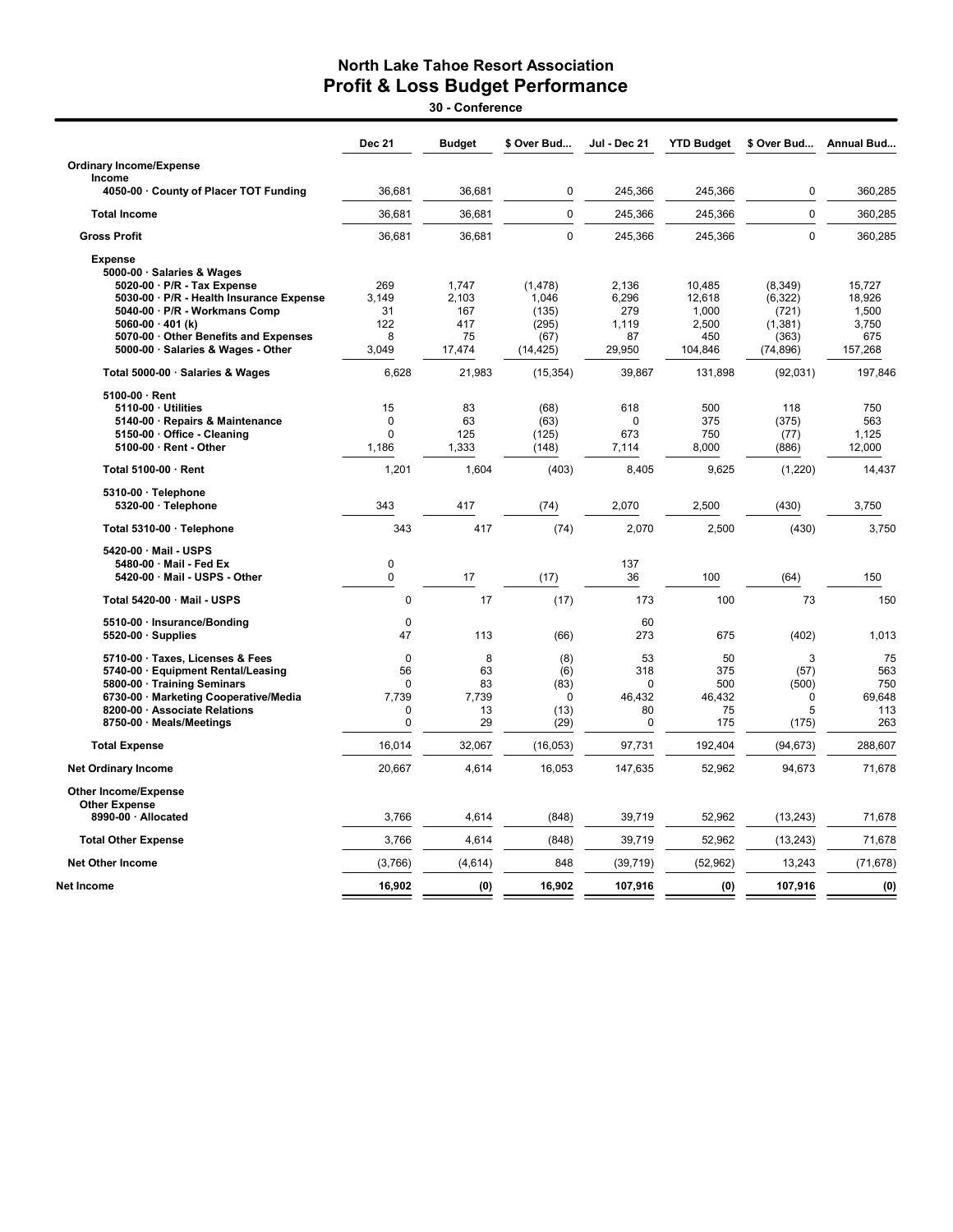42 - Visitor Center

| <b>Ordinary Income/Expense</b><br>Income<br>4050-00 · County of Placer TOT Funding<br>34,476<br>34,476<br>0<br>231,791<br>231,791<br>$\mathbf 0$<br>342,770<br>46000 · Merchandise Sales<br>138<br>$\mathbf 0$<br>138<br>616<br>616<br>4502-00 · Non-Retail VIC income<br>$\Omega$<br>$\mathbf 0$<br>6,000<br>5,728<br>(272)<br>59,200<br>47,500<br>11,700<br>59,500<br>46000 · Merchandise Sales - Other<br>5,866<br>6,000<br>(134)<br>59,815<br>47,500<br>12,315<br>59,500<br>Total 46000 · Merchandise Sales<br>40,342<br>40,476<br>(134)<br>12,316<br>291,606<br>279,291<br><b>Total Income</b><br>40,342<br>40,476<br>(134)<br>291,606<br>279,291<br>12,316<br><b>Gross Profit</b><br><b>Expense</b><br>5000-00 · Salaries & Wages<br>706<br>1,551<br>5,797<br>9,306<br>13,959<br>5020-00 · P/R - Tax Expense<br>(845)<br>(3,509)<br>5030-00 · P/R - Health Insurance Expense<br>(2, 233)<br>1,583<br>(3,816)<br>4,441<br>9,500<br>(5,059)<br>14,250<br>380<br>583<br>(203)<br>2,208<br>3,500<br>5,250<br>5040-00 · P/R - Workmans Comp<br>(1,292)<br>324<br>417<br>(92)<br>2,363<br>2,500<br>3,750<br>5060-00 $\cdot$ 401 (k)<br>(137)<br>8<br>83<br>(75)<br>500<br>5070-00 · Other Benefits and Expenses<br>57<br>(443)<br>750<br>5000-00 · Salaries & Wages - Other<br>8,428<br>15,510<br>60,546<br>93,060<br>(7,082)<br>(32, 515)<br>139,591<br>7,613<br>19,728<br>75,411<br>118,367<br>Total 5000-00 · Salaries & Wages<br>(12, 115)<br>(42, 955)<br>5100-00 · Rent<br>85<br>667<br>(582)<br>2,951<br>4,000<br>(1,049)<br>6,000<br>5110-00 · Utilities<br>500<br>0<br>(500)<br>3,000<br>4,500<br>5140-00 · Repairs & Maintenance<br>0<br>(3,000)<br>0<br>208<br>225<br>1,250<br>(208)<br>(1,025)<br>1,875<br>5150-00 Office - Cleaning<br>5100-00 · Rent - Other<br>6,522<br>6,667<br>39,129<br>40,000<br>60,000<br>(145)<br>(871)<br>Total 5100-00 · Rent<br>6,607<br>8,042<br>42,305<br>48,250<br>(1, 435)<br>(5,945)<br>5310-00 · Telephone<br>343<br>413<br>(70)<br>2,095<br>2,475<br>(380)<br>3,713<br>5320-00 · Telephone<br>343<br>413<br>(70)<br>2,095<br>2,475<br>(380)<br>Total 5310-00 · Telephone<br>17<br>5420-00 · Mail - USPS<br>$\mathbf 0$<br>(17)<br>36<br>100<br>(64)<br>0<br>60<br>5510-00 · Insurance/Bonding<br>$5520-00 \cdot$ Supplies<br>0<br>75<br>(75)<br>0<br>450<br>675<br>5525-00 · Supplies- Computer<br>(450)<br>274<br>583<br>5520-00 · Supplies - Other<br>(309)<br>2,887<br>3,500<br>(613)<br>5,250<br>274<br>658<br>(384)<br>2,887<br>3,950<br>(1,063)<br>Total 5520-00 · Supplies<br>$\mathbf 0$<br>0<br>25<br>(25)<br>5700-00 · Equipment Support & Maintenance<br>$\overline{4}$<br>(4)<br>0<br>$\overline{4}$<br>(4)<br>376<br>25<br>351<br>5710-00 · Taxes, Licenses & Fees<br>56<br>5740-00 · Equipment Rental/Leasing<br>63<br>(6)<br>318<br>375<br>(57)<br>(167)<br>980<br>1,000<br>(20)<br>5850-00 · Artist of Month - Commissions<br>0<br>167<br>$\Omega$<br>1,667<br>(1,667)<br>10,000<br>(10,000)<br>15,000<br>6740-00 · Media/Collateral/Production<br>$\Omega$<br>200<br>1,000<br>(800)<br>1,200<br>6,000<br>(4,800)<br>6742-00 · Non-NLT Co-Op Marketing Program<br>8100-00 · Cost of Goods Sold<br>216<br>125<br>91<br>1,194<br>750<br>444<br>1,125<br>51100 · Freight and Shipping Costs<br>52500 · Purchase Discounts<br>(6)<br>0<br>(6)<br>(6)<br>$\mathbf 0$<br>(6)<br>0<br>59900 · POS Inventory Adjustments<br>(35)<br>$\mathbf 0$<br>(35)<br>75<br>75<br>$\mathbf 0$<br>$\Omega$<br>266<br>266<br>276<br>276<br>8100-01 · CGS - Other<br>0<br>$\mathbf 0$<br>0<br>8100-00 · Cost of Goods Sold - Other<br>3,000<br>159<br>30,305<br>6,555<br>3,159<br>23,750<br>29,750<br>3,600<br>3,125<br>475<br>31,843<br>24,500<br>7,343<br>30,875<br>Total 8100-00 · Cost of Goods Sold<br>25<br>25<br>0<br>179<br>150<br>29<br>8200-00 · Associate Relations<br>8500-00 · Credit Card Fees<br>1,523<br>2,233<br>147<br>282<br>(135)<br>(709)<br>30<br>30<br>(220)<br>8700-00 · Automobile Expenses<br>42<br>250<br>(11)<br>8750-00 · Meals/Meetings<br>0<br>17<br>0<br>100<br>(17)<br>(100)<br>0<br>133<br>0<br>800<br>(800)<br>8810-00 · Dues & Subscriptions<br>(133)<br>159,243<br><b>Total Expense</b><br>18,894<br>35,385<br>(16, 490)<br>218,599<br>(59, 356)<br><b>Net Ordinary Income</b><br>21,447<br>5,091<br>16,356<br>132,363<br>60,692<br>71,672<br>Other Income/Expense<br><b>Other Expense</b><br>8990-00 · Allocated<br>5,091<br>4,443<br>(649)<br>62,611<br>60,692<br>1,919<br>60,692<br>4,443<br>5,091<br>(649)<br>62,611<br>1,919<br><b>Total Other Expense</b><br><b>Net Other Income</b><br>(4, 443)<br>(5,091)<br>649<br>(62,611)<br>(60, 692)<br>(1, 919)<br>Net Income<br>17,004<br>(0)<br>17,004<br>69,752<br>69,752<br>(0) | <b>Dec 21</b> | <b>Budget</b> | \$ Over Budget | Jul - Dec 21 | <b>YTD Budget</b> | \$ Over Budget | <b>Annual Budget</b>                |
|-----------------------------------------------------------------------------------------------------------------------------------------------------------------------------------------------------------------------------------------------------------------------------------------------------------------------------------------------------------------------------------------------------------------------------------------------------------------------------------------------------------------------------------------------------------------------------------------------------------------------------------------------------------------------------------------------------------------------------------------------------------------------------------------------------------------------------------------------------------------------------------------------------------------------------------------------------------------------------------------------------------------------------------------------------------------------------------------------------------------------------------------------------------------------------------------------------------------------------------------------------------------------------------------------------------------------------------------------------------------------------------------------------------------------------------------------------------------------------------------------------------------------------------------------------------------------------------------------------------------------------------------------------------------------------------------------------------------------------------------------------------------------------------------------------------------------------------------------------------------------------------------------------------------------------------------------------------------------------------------------------------------------------------------------------------------------------------------------------------------------------------------------------------------------------------------------------------------------------------------------------------------------------------------------------------------------------------------------------------------------------------------------------------------------------------------------------------------------------------------------------------------------------------------------------------------------------------------------------------------------------------------------------------------------------------------------------------------------------------------------------------------------------------------------------------------------------------------------------------------------------------------------------------------------------------------------------------------------------------------------------------------------------------------------------------------------------------------------------------------------------------------------------------------------------------------------------------------------------------------------------------------------------------------------------------------------------------------------------------------------------------------------------------------------------------------------------------------------------------------------------------------------------------------------------------------------------------------------------------------------------------------------------------------------------------------------------------------------------------------------------------------------------------------------------------------------------------------------------------------------------------------------------------------------------------------------------------------------------------------------------------------------------------------------------------------------------------------------------------------------------------------------------------------------------------------------------------------------------------------------------------------------------------------------------------------------------------------------------------------------------------------------------------------------------------------------------------------------------------------------------------------------------------------------------------------------------------------------------------------------------------------------------------------------------------------------------------------|---------------|---------------|----------------|--------------|-------------------|----------------|-------------------------------------|
|                                                                                                                                                                                                                                                                                                                                                                                                                                                                                                                                                                                                                                                                                                                                                                                                                                                                                                                                                                                                                                                                                                                                                                                                                                                                                                                                                                                                                                                                                                                                                                                                                                                                                                                                                                                                                                                                                                                                                                                                                                                                                                                                                                                                                                                                                                                                                                                                                                                                                                                                                                                                                                                                                                                                                                                                                                                                                                                                                                                                                                                                                                                                                                                                                                                                                                                                                                                                                                                                                                                                                                                                                                                                                                                                                                                                                                                                                                                                                                                                                                                                                                                                                                                                                                                                                                                                                                                                                                                                                                                                                                                                                                                                                                                 |               |               |                |              |                   |                |                                     |
|                                                                                                                                                                                                                                                                                                                                                                                                                                                                                                                                                                                                                                                                                                                                                                                                                                                                                                                                                                                                                                                                                                                                                                                                                                                                                                                                                                                                                                                                                                                                                                                                                                                                                                                                                                                                                                                                                                                                                                                                                                                                                                                                                                                                                                                                                                                                                                                                                                                                                                                                                                                                                                                                                                                                                                                                                                                                                                                                                                                                                                                                                                                                                                                                                                                                                                                                                                                                                                                                                                                                                                                                                                                                                                                                                                                                                                                                                                                                                                                                                                                                                                                                                                                                                                                                                                                                                                                                                                                                                                                                                                                                                                                                                                                 |               |               |                |              |                   |                |                                     |
|                                                                                                                                                                                                                                                                                                                                                                                                                                                                                                                                                                                                                                                                                                                                                                                                                                                                                                                                                                                                                                                                                                                                                                                                                                                                                                                                                                                                                                                                                                                                                                                                                                                                                                                                                                                                                                                                                                                                                                                                                                                                                                                                                                                                                                                                                                                                                                                                                                                                                                                                                                                                                                                                                                                                                                                                                                                                                                                                                                                                                                                                                                                                                                                                                                                                                                                                                                                                                                                                                                                                                                                                                                                                                                                                                                                                                                                                                                                                                                                                                                                                                                                                                                                                                                                                                                                                                                                                                                                                                                                                                                                                                                                                                                                 |               |               |                |              |                   |                |                                     |
|                                                                                                                                                                                                                                                                                                                                                                                                                                                                                                                                                                                                                                                                                                                                                                                                                                                                                                                                                                                                                                                                                                                                                                                                                                                                                                                                                                                                                                                                                                                                                                                                                                                                                                                                                                                                                                                                                                                                                                                                                                                                                                                                                                                                                                                                                                                                                                                                                                                                                                                                                                                                                                                                                                                                                                                                                                                                                                                                                                                                                                                                                                                                                                                                                                                                                                                                                                                                                                                                                                                                                                                                                                                                                                                                                                                                                                                                                                                                                                                                                                                                                                                                                                                                                                                                                                                                                                                                                                                                                                                                                                                                                                                                                                                 |               |               |                |              |                   |                |                                     |
|                                                                                                                                                                                                                                                                                                                                                                                                                                                                                                                                                                                                                                                                                                                                                                                                                                                                                                                                                                                                                                                                                                                                                                                                                                                                                                                                                                                                                                                                                                                                                                                                                                                                                                                                                                                                                                                                                                                                                                                                                                                                                                                                                                                                                                                                                                                                                                                                                                                                                                                                                                                                                                                                                                                                                                                                                                                                                                                                                                                                                                                                                                                                                                                                                                                                                                                                                                                                                                                                                                                                                                                                                                                                                                                                                                                                                                                                                                                                                                                                                                                                                                                                                                                                                                                                                                                                                                                                                                                                                                                                                                                                                                                                                                                 |               |               |                |              |                   |                | 402,270                             |
|                                                                                                                                                                                                                                                                                                                                                                                                                                                                                                                                                                                                                                                                                                                                                                                                                                                                                                                                                                                                                                                                                                                                                                                                                                                                                                                                                                                                                                                                                                                                                                                                                                                                                                                                                                                                                                                                                                                                                                                                                                                                                                                                                                                                                                                                                                                                                                                                                                                                                                                                                                                                                                                                                                                                                                                                                                                                                                                                                                                                                                                                                                                                                                                                                                                                                                                                                                                                                                                                                                                                                                                                                                                                                                                                                                                                                                                                                                                                                                                                                                                                                                                                                                                                                                                                                                                                                                                                                                                                                                                                                                                                                                                                                                                 |               |               |                |              |                   |                | 402,270                             |
|                                                                                                                                                                                                                                                                                                                                                                                                                                                                                                                                                                                                                                                                                                                                                                                                                                                                                                                                                                                                                                                                                                                                                                                                                                                                                                                                                                                                                                                                                                                                                                                                                                                                                                                                                                                                                                                                                                                                                                                                                                                                                                                                                                                                                                                                                                                                                                                                                                                                                                                                                                                                                                                                                                                                                                                                                                                                                                                                                                                                                                                                                                                                                                                                                                                                                                                                                                                                                                                                                                                                                                                                                                                                                                                                                                                                                                                                                                                                                                                                                                                                                                                                                                                                                                                                                                                                                                                                                                                                                                                                                                                                                                                                                                                 |               |               |                |              |                   |                |                                     |
|                                                                                                                                                                                                                                                                                                                                                                                                                                                                                                                                                                                                                                                                                                                                                                                                                                                                                                                                                                                                                                                                                                                                                                                                                                                                                                                                                                                                                                                                                                                                                                                                                                                                                                                                                                                                                                                                                                                                                                                                                                                                                                                                                                                                                                                                                                                                                                                                                                                                                                                                                                                                                                                                                                                                                                                                                                                                                                                                                                                                                                                                                                                                                                                                                                                                                                                                                                                                                                                                                                                                                                                                                                                                                                                                                                                                                                                                                                                                                                                                                                                                                                                                                                                                                                                                                                                                                                                                                                                                                                                                                                                                                                                                                                                 |               |               |                |              |                   |                | 177,550                             |
|                                                                                                                                                                                                                                                                                                                                                                                                                                                                                                                                                                                                                                                                                                                                                                                                                                                                                                                                                                                                                                                                                                                                                                                                                                                                                                                                                                                                                                                                                                                                                                                                                                                                                                                                                                                                                                                                                                                                                                                                                                                                                                                                                                                                                                                                                                                                                                                                                                                                                                                                                                                                                                                                                                                                                                                                                                                                                                                                                                                                                                                                                                                                                                                                                                                                                                                                                                                                                                                                                                                                                                                                                                                                                                                                                                                                                                                                                                                                                                                                                                                                                                                                                                                                                                                                                                                                                                                                                                                                                                                                                                                                                                                                                                                 |               |               |                |              |                   |                |                                     |
|                                                                                                                                                                                                                                                                                                                                                                                                                                                                                                                                                                                                                                                                                                                                                                                                                                                                                                                                                                                                                                                                                                                                                                                                                                                                                                                                                                                                                                                                                                                                                                                                                                                                                                                                                                                                                                                                                                                                                                                                                                                                                                                                                                                                                                                                                                                                                                                                                                                                                                                                                                                                                                                                                                                                                                                                                                                                                                                                                                                                                                                                                                                                                                                                                                                                                                                                                                                                                                                                                                                                                                                                                                                                                                                                                                                                                                                                                                                                                                                                                                                                                                                                                                                                                                                                                                                                                                                                                                                                                                                                                                                                                                                                                                                 |               |               |                |              |                   |                | 72,375                              |
|                                                                                                                                                                                                                                                                                                                                                                                                                                                                                                                                                                                                                                                                                                                                                                                                                                                                                                                                                                                                                                                                                                                                                                                                                                                                                                                                                                                                                                                                                                                                                                                                                                                                                                                                                                                                                                                                                                                                                                                                                                                                                                                                                                                                                                                                                                                                                                                                                                                                                                                                                                                                                                                                                                                                                                                                                                                                                                                                                                                                                                                                                                                                                                                                                                                                                                                                                                                                                                                                                                                                                                                                                                                                                                                                                                                                                                                                                                                                                                                                                                                                                                                                                                                                                                                                                                                                                                                                                                                                                                                                                                                                                                                                                                                 |               |               |                |              |                   |                |                                     |
|                                                                                                                                                                                                                                                                                                                                                                                                                                                                                                                                                                                                                                                                                                                                                                                                                                                                                                                                                                                                                                                                                                                                                                                                                                                                                                                                                                                                                                                                                                                                                                                                                                                                                                                                                                                                                                                                                                                                                                                                                                                                                                                                                                                                                                                                                                                                                                                                                                                                                                                                                                                                                                                                                                                                                                                                                                                                                                                                                                                                                                                                                                                                                                                                                                                                                                                                                                                                                                                                                                                                                                                                                                                                                                                                                                                                                                                                                                                                                                                                                                                                                                                                                                                                                                                                                                                                                                                                                                                                                                                                                                                                                                                                                                                 |               |               |                |              |                   |                | 3,713                               |
|                                                                                                                                                                                                                                                                                                                                                                                                                                                                                                                                                                                                                                                                                                                                                                                                                                                                                                                                                                                                                                                                                                                                                                                                                                                                                                                                                                                                                                                                                                                                                                                                                                                                                                                                                                                                                                                                                                                                                                                                                                                                                                                                                                                                                                                                                                                                                                                                                                                                                                                                                                                                                                                                                                                                                                                                                                                                                                                                                                                                                                                                                                                                                                                                                                                                                                                                                                                                                                                                                                                                                                                                                                                                                                                                                                                                                                                                                                                                                                                                                                                                                                                                                                                                                                                                                                                                                                                                                                                                                                                                                                                                                                                                                                                 |               |               |                |              |                   |                | 150                                 |
|                                                                                                                                                                                                                                                                                                                                                                                                                                                                                                                                                                                                                                                                                                                                                                                                                                                                                                                                                                                                                                                                                                                                                                                                                                                                                                                                                                                                                                                                                                                                                                                                                                                                                                                                                                                                                                                                                                                                                                                                                                                                                                                                                                                                                                                                                                                                                                                                                                                                                                                                                                                                                                                                                                                                                                                                                                                                                                                                                                                                                                                                                                                                                                                                                                                                                                                                                                                                                                                                                                                                                                                                                                                                                                                                                                                                                                                                                                                                                                                                                                                                                                                                                                                                                                                                                                                                                                                                                                                                                                                                                                                                                                                                                                                 |               |               |                |              |                   |                |                                     |
|                                                                                                                                                                                                                                                                                                                                                                                                                                                                                                                                                                                                                                                                                                                                                                                                                                                                                                                                                                                                                                                                                                                                                                                                                                                                                                                                                                                                                                                                                                                                                                                                                                                                                                                                                                                                                                                                                                                                                                                                                                                                                                                                                                                                                                                                                                                                                                                                                                                                                                                                                                                                                                                                                                                                                                                                                                                                                                                                                                                                                                                                                                                                                                                                                                                                                                                                                                                                                                                                                                                                                                                                                                                                                                                                                                                                                                                                                                                                                                                                                                                                                                                                                                                                                                                                                                                                                                                                                                                                                                                                                                                                                                                                                                                 |               |               |                |              |                   |                |                                     |
|                                                                                                                                                                                                                                                                                                                                                                                                                                                                                                                                                                                                                                                                                                                                                                                                                                                                                                                                                                                                                                                                                                                                                                                                                                                                                                                                                                                                                                                                                                                                                                                                                                                                                                                                                                                                                                                                                                                                                                                                                                                                                                                                                                                                                                                                                                                                                                                                                                                                                                                                                                                                                                                                                                                                                                                                                                                                                                                                                                                                                                                                                                                                                                                                                                                                                                                                                                                                                                                                                                                                                                                                                                                                                                                                                                                                                                                                                                                                                                                                                                                                                                                                                                                                                                                                                                                                                                                                                                                                                                                                                                                                                                                                                                                 |               |               |                |              |                   |                | 5,925                               |
|                                                                                                                                                                                                                                                                                                                                                                                                                                                                                                                                                                                                                                                                                                                                                                                                                                                                                                                                                                                                                                                                                                                                                                                                                                                                                                                                                                                                                                                                                                                                                                                                                                                                                                                                                                                                                                                                                                                                                                                                                                                                                                                                                                                                                                                                                                                                                                                                                                                                                                                                                                                                                                                                                                                                                                                                                                                                                                                                                                                                                                                                                                                                                                                                                                                                                                                                                                                                                                                                                                                                                                                                                                                                                                                                                                                                                                                                                                                                                                                                                                                                                                                                                                                                                                                                                                                                                                                                                                                                                                                                                                                                                                                                                                                 |               |               |                |              |                   |                | 38<br>38<br>563<br>1,500<br>9,000   |
|                                                                                                                                                                                                                                                                                                                                                                                                                                                                                                                                                                                                                                                                                                                                                                                                                                                                                                                                                                                                                                                                                                                                                                                                                                                                                                                                                                                                                                                                                                                                                                                                                                                                                                                                                                                                                                                                                                                                                                                                                                                                                                                                                                                                                                                                                                                                                                                                                                                                                                                                                                                                                                                                                                                                                                                                                                                                                                                                                                                                                                                                                                                                                                                                                                                                                                                                                                                                                                                                                                                                                                                                                                                                                                                                                                                                                                                                                                                                                                                                                                                                                                                                                                                                                                                                                                                                                                                                                                                                                                                                                                                                                                                                                                                 |               |               |                |              |                   |                |                                     |
|                                                                                                                                                                                                                                                                                                                                                                                                                                                                                                                                                                                                                                                                                                                                                                                                                                                                                                                                                                                                                                                                                                                                                                                                                                                                                                                                                                                                                                                                                                                                                                                                                                                                                                                                                                                                                                                                                                                                                                                                                                                                                                                                                                                                                                                                                                                                                                                                                                                                                                                                                                                                                                                                                                                                                                                                                                                                                                                                                                                                                                                                                                                                                                                                                                                                                                                                                                                                                                                                                                                                                                                                                                                                                                                                                                                                                                                                                                                                                                                                                                                                                                                                                                                                                                                                                                                                                                                                                                                                                                                                                                                                                                                                                                                 |               |               |                |              |                   |                |                                     |
|                                                                                                                                                                                                                                                                                                                                                                                                                                                                                                                                                                                                                                                                                                                                                                                                                                                                                                                                                                                                                                                                                                                                                                                                                                                                                                                                                                                                                                                                                                                                                                                                                                                                                                                                                                                                                                                                                                                                                                                                                                                                                                                                                                                                                                                                                                                                                                                                                                                                                                                                                                                                                                                                                                                                                                                                                                                                                                                                                                                                                                                                                                                                                                                                                                                                                                                                                                                                                                                                                                                                                                                                                                                                                                                                                                                                                                                                                                                                                                                                                                                                                                                                                                                                                                                                                                                                                                                                                                                                                                                                                                                                                                                                                                                 |               |               |                |              |                   |                | 225<br>2,797<br>375<br>150<br>1,200 |
|                                                                                                                                                                                                                                                                                                                                                                                                                                                                                                                                                                                                                                                                                                                                                                                                                                                                                                                                                                                                                                                                                                                                                                                                                                                                                                                                                                                                                                                                                                                                                                                                                                                                                                                                                                                                                                                                                                                                                                                                                                                                                                                                                                                                                                                                                                                                                                                                                                                                                                                                                                                                                                                                                                                                                                                                                                                                                                                                                                                                                                                                                                                                                                                                                                                                                                                                                                                                                                                                                                                                                                                                                                                                                                                                                                                                                                                                                                                                                                                                                                                                                                                                                                                                                                                                                                                                                                                                                                                                                                                                                                                                                                                                                                                 |               |               |                |              |                   |                | 321,471                             |
|                                                                                                                                                                                                                                                                                                                                                                                                                                                                                                                                                                                                                                                                                                                                                                                                                                                                                                                                                                                                                                                                                                                                                                                                                                                                                                                                                                                                                                                                                                                                                                                                                                                                                                                                                                                                                                                                                                                                                                                                                                                                                                                                                                                                                                                                                                                                                                                                                                                                                                                                                                                                                                                                                                                                                                                                                                                                                                                                                                                                                                                                                                                                                                                                                                                                                                                                                                                                                                                                                                                                                                                                                                                                                                                                                                                                                                                                                                                                                                                                                                                                                                                                                                                                                                                                                                                                                                                                                                                                                                                                                                                                                                                                                                                 |               |               |                |              |                   |                | 80,798                              |
|                                                                                                                                                                                                                                                                                                                                                                                                                                                                                                                                                                                                                                                                                                                                                                                                                                                                                                                                                                                                                                                                                                                                                                                                                                                                                                                                                                                                                                                                                                                                                                                                                                                                                                                                                                                                                                                                                                                                                                                                                                                                                                                                                                                                                                                                                                                                                                                                                                                                                                                                                                                                                                                                                                                                                                                                                                                                                                                                                                                                                                                                                                                                                                                                                                                                                                                                                                                                                                                                                                                                                                                                                                                                                                                                                                                                                                                                                                                                                                                                                                                                                                                                                                                                                                                                                                                                                                                                                                                                                                                                                                                                                                                                                                                 |               |               |                |              |                   |                | 80,798                              |
|                                                                                                                                                                                                                                                                                                                                                                                                                                                                                                                                                                                                                                                                                                                                                                                                                                                                                                                                                                                                                                                                                                                                                                                                                                                                                                                                                                                                                                                                                                                                                                                                                                                                                                                                                                                                                                                                                                                                                                                                                                                                                                                                                                                                                                                                                                                                                                                                                                                                                                                                                                                                                                                                                                                                                                                                                                                                                                                                                                                                                                                                                                                                                                                                                                                                                                                                                                                                                                                                                                                                                                                                                                                                                                                                                                                                                                                                                                                                                                                                                                                                                                                                                                                                                                                                                                                                                                                                                                                                                                                                                                                                                                                                                                                 |               |               |                |              |                   |                | 80,798                              |
|                                                                                                                                                                                                                                                                                                                                                                                                                                                                                                                                                                                                                                                                                                                                                                                                                                                                                                                                                                                                                                                                                                                                                                                                                                                                                                                                                                                                                                                                                                                                                                                                                                                                                                                                                                                                                                                                                                                                                                                                                                                                                                                                                                                                                                                                                                                                                                                                                                                                                                                                                                                                                                                                                                                                                                                                                                                                                                                                                                                                                                                                                                                                                                                                                                                                                                                                                                                                                                                                                                                                                                                                                                                                                                                                                                                                                                                                                                                                                                                                                                                                                                                                                                                                                                                                                                                                                                                                                                                                                                                                                                                                                                                                                                                 |               |               |                |              |                   |                | (80, 798)                           |
|                                                                                                                                                                                                                                                                                                                                                                                                                                                                                                                                                                                                                                                                                                                                                                                                                                                                                                                                                                                                                                                                                                                                                                                                                                                                                                                                                                                                                                                                                                                                                                                                                                                                                                                                                                                                                                                                                                                                                                                                                                                                                                                                                                                                                                                                                                                                                                                                                                                                                                                                                                                                                                                                                                                                                                                                                                                                                                                                                                                                                                                                                                                                                                                                                                                                                                                                                                                                                                                                                                                                                                                                                                                                                                                                                                                                                                                                                                                                                                                                                                                                                                                                                                                                                                                                                                                                                                                                                                                                                                                                                                                                                                                                                                                 |               |               |                |              |                   |                | (0)                                 |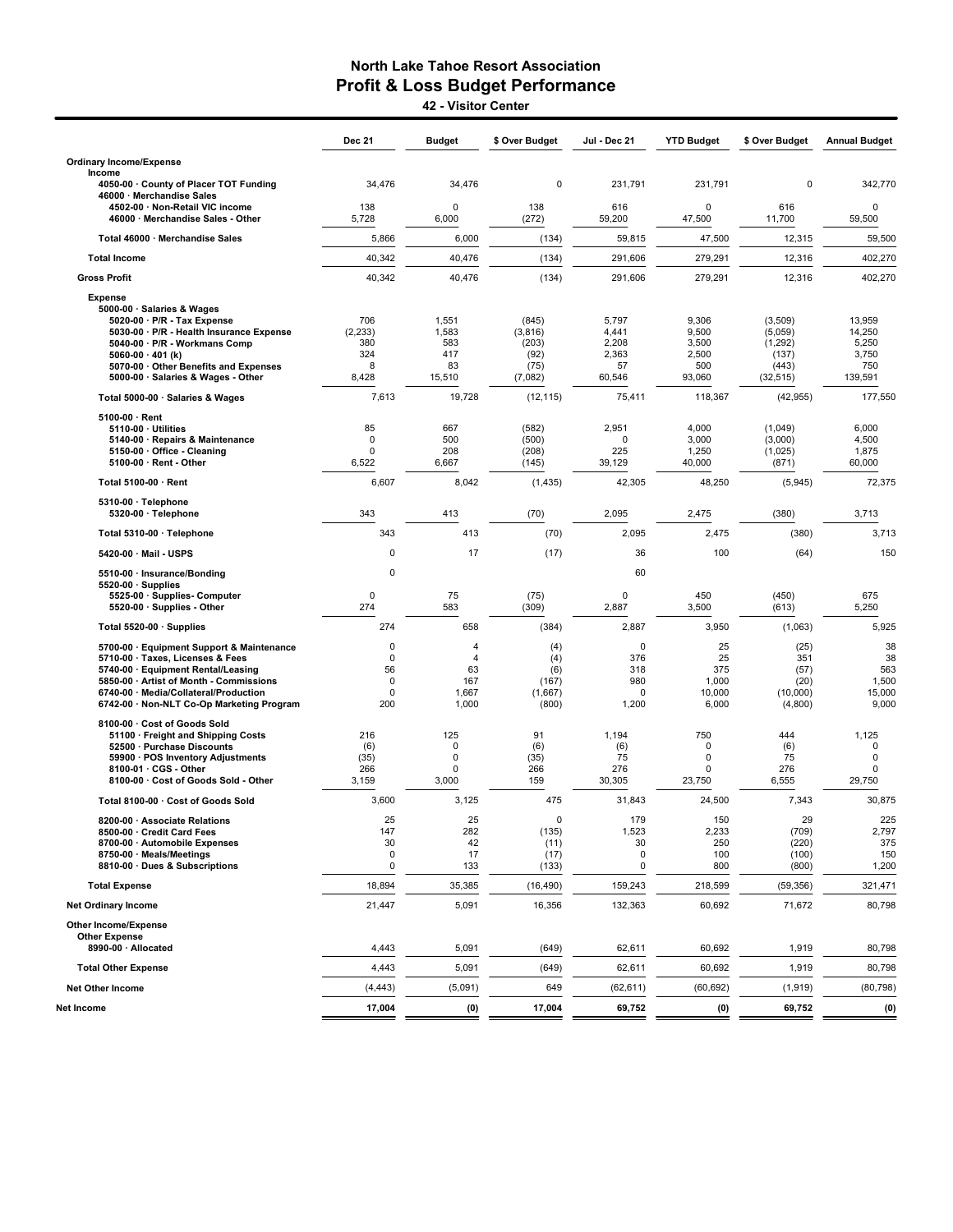|                                                                                                        | <b>Dec 21</b> | <b>Budget</b>      | \$ Over                  | Jul - De         | <b>YTD Bu</b>         | \$ Over                      | Annual                |
|--------------------------------------------------------------------------------------------------------|---------------|--------------------|--------------------------|------------------|-----------------------|------------------------------|-----------------------|
| <b>Ordinary Income/Expense</b>                                                                         |               |                    |                          |                  |                       |                              |                       |
| Income<br>4050-00 County of Placer TOT Funding                                                         | 12,189        | 12,189             | $\mathbf 0$              | 94,997           | 94,997                | 0                            | 141,237               |
| <b>Total Income</b>                                                                                    | 12,189        | 12,189             | $\mathbf 0$              | 94,997           | 94,997                | 0                            | 141,237               |
| <b>Gross Profit</b>                                                                                    | 12,189        | 12,189             | $\mathbf 0$              | 94,997           | 94,997                | 0                            | 141,237               |
| <b>Expense</b><br>5000-00 · Salaries & Wages                                                           |               |                    |                          |                  |                       |                              |                       |
| 5020-00 P/R - Tax Expense<br>5030-00 · P/R - Health Insurance Expense<br>5040-00 · P/R - Workmans Comp | 0<br>0<br>0   | 768<br>1,000<br>25 | (768)<br>(1,000)<br>(25) | 201<br>133<br>50 | 4,606<br>6,000<br>150 | (4, 406)<br>(5,867)<br>(100) | 7,363<br>9,590<br>240 |
| $5060-00 \cdot 401$ (k)                                                                                | 0             | 307                | (307)                    | 0                | 1,843                 | (1, 843)                     | 2,945                 |
| 5070-00 Other Benefits and Expenses<br>5000-00 · Salaries & Wages - Other                              | 0<br>0        | 88<br>7,677        | (88)<br>(7,677)          | 1<br>1,354       | 527<br>46,064         | (526)<br>(44, 710)           | 842<br>73,628         |
| Total 5000-00 · Salaries & Wages                                                                       | 0             | 9,865              | (9,865)                  | 1,738            | 59,190                | (57, 451)                    | 94,608                |
| 5100-00 Rent                                                                                           |               |                    |                          |                  |                       |                              |                       |
| 5110-00 Utilities                                                                                      | 5             | 25                 | (20)                     | 172              | 150                   | 22                           | 238                   |
| 5140-00 · Repairs & Maintenance                                                                        | 0             | 17                 | (17)                     | 0                | 100                   | (100)                        | 158                   |
| 5150-00 · Office - Cleaning<br>5100-00 · Rent - Other                                                  | 0<br>356      | 42<br>375          | (42)<br>(19)             | 202<br>2,134     | 250<br>2,250          | (48)<br>(116)                | 396<br>3,563          |
| Total 5100-00 Rent                                                                                     | 360           | 458                | (98)                     | 2,508            | 2,750                 | (242)                        | 4,354                 |
| $5310-00$ Telephone<br>5320-00 · Telephone                                                             | 103           | 134                | (31)                     | 515              | 805                   | (290)                        | 1,275                 |
| Total 5310-00 Telephone                                                                                | 103           | 134                | (31)                     | 515              | 805                   | (290)                        | 1,275                 |
| 5420-00 Mail - USPS                                                                                    | 0             |                    |                          | $\overline{2}$   |                       |                              |                       |
| 5510-00 · Insurance/Bonding<br>$5520-00$ · Supplies                                                    | 0             |                    |                          | 18               |                       |                              |                       |
| 5525-00 Supplies- Computer<br>5520-00 · Supplies - Other                                               | 0<br>14       | 0<br>0             | 0<br>14                  | 0<br>77          | 1,250<br>5,000        | (1,250)<br>(4,923)           | 1,250<br>5,000        |
| Total 5520-00 · Supplies                                                                               | 14            | 0                  | 14                       | 77               | 6,250                 | (6, 173)                     | 6,250                 |
| 5710-00 Taxes, Licenses & Fees<br>5740-00 · Equipment Rental/Leasing<br>5900-00 · Professional Fees    | 0<br>122      | 13<br>19           | (13)<br>103              | 10<br>435        | 75<br>113             | (65)<br>323                  | 120<br>178            |
| 5910-00 · Professional Fees - Attorneys<br>5921-00 Professional Fees - Other                           | 0<br>0        | 0<br>$\Omega$      | 0<br>0                   | 0<br>11,954      | 5,000<br>0            | (5,000)<br>11,954            | 5,000<br>0            |
| Total 5900-00 · Professional Fees                                                                      | 0             | 0                  | 0                        | 11,954           | 5,000                 | 6,954                        | 5,000                 |
| 8700-00 Automobile Expenses<br>8750-00 Meals/Meetings<br>8810-00 Dues & Subscriptions                  | 0<br>0<br>0   | 42<br>83<br>42     | (42)<br>(83)<br>(42)     | 0<br>0<br>5      | 250<br>500<br>250     | (250)<br>(500)<br>(245)      | 400<br>1,000<br>400   |
| <b>Total Expense</b>                                                                                   | 599           | 10,655             | (10, 056)                | 17,262           | 75,182                | (57, 921)                    | 113,584               |
|                                                                                                        |               |                    |                          |                  |                       |                              |                       |
| <b>Net Ordinary Income</b>                                                                             | 11,589        | 1,533              | 10,056                   | 77,735           | 19,815                | 57,921                       | 27,653                |
| <b>Other Income/Expense</b><br><b>Other Expense</b><br>8990-00 · Allocated                             | 141           | 1,533              | (1, 392)                 | 8,596            | 19,815                | (11, 219)                    | 27,653                |
| <b>Total Other Expense</b>                                                                             | 141           | 1,533              | (1, 392)                 | 8,596            | 19,815                | (11, 219)                    | 27,653                |
| <b>Net Other Income</b>                                                                                | (141)         | (1, 533)           | 1,392                    | (8,596)          | (19, 815)             | 11,219                       | (27, 653)             |
| Net Income                                                                                             | 11,448        | 0                  | 11,448                   | 69,140           | (0)                   | 69,140                       | (0)                   |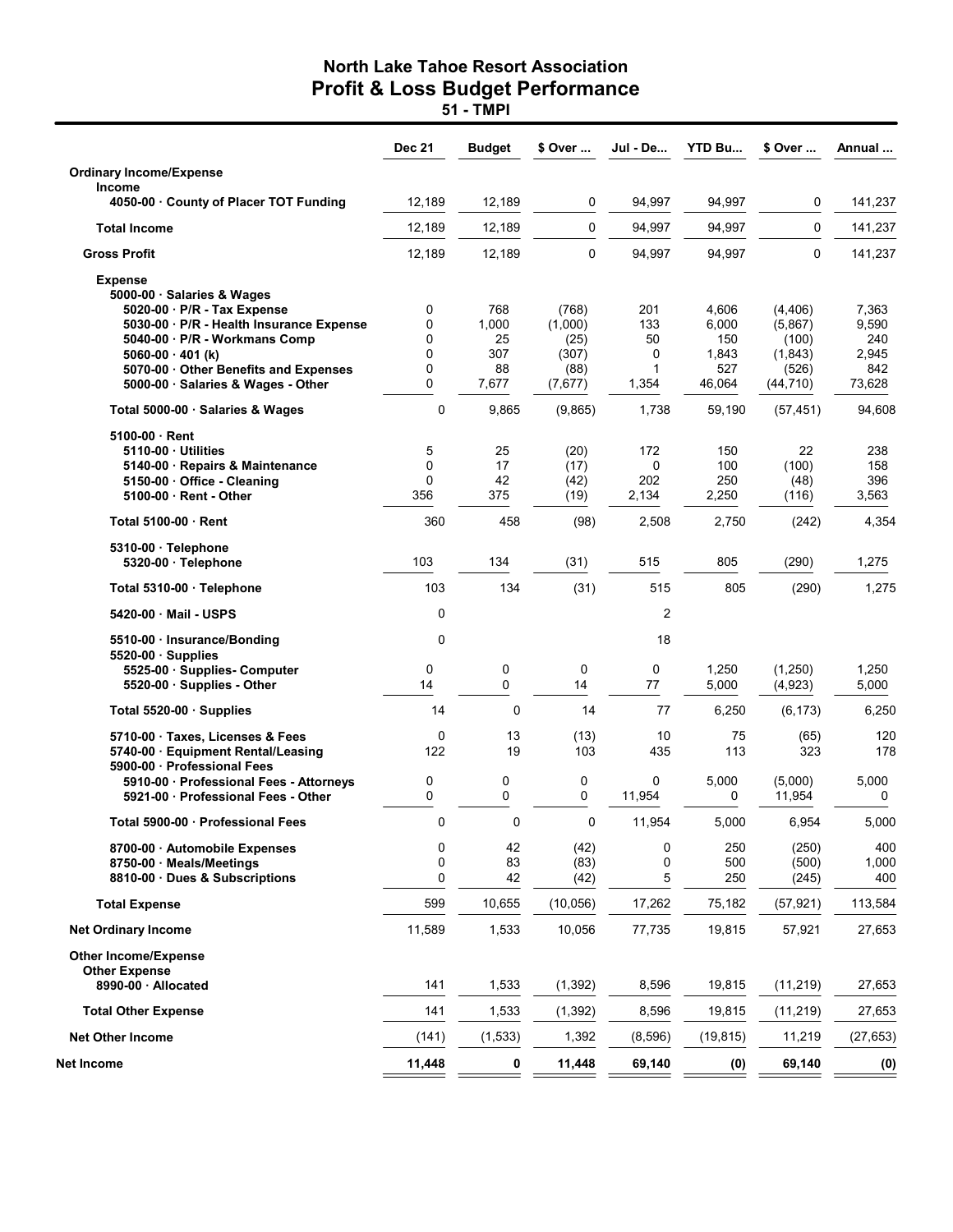### North Lake Tahoe Resort Association Profit & Loss Budget Performance 52 - TBID Assessment

|                                                                               | <b>Dec 21</b> | <b>Budget</b> | \$ Over Bud | <b>Jul - Dec 21</b> | <b>YTD Budget</b> | \$ Over Bud | Annual Bud |
|-------------------------------------------------------------------------------|---------------|---------------|-------------|---------------------|-------------------|-------------|------------|
| <b>Ordinary Income/Expense</b><br>Income<br>4100-00 · TBID Assessment Revenue | 429.401       | 429.401       | 0           | 2.372.411           | 1.960.176         | 412.235     | 4.689.362  |
|                                                                               |               |               |             |                     |                   |             |            |
| <b>Total Income</b>                                                           | 429.401       | 429,401       | 0           | 2.372.411           | 1,960,176         | 412,235     | 4,689,362  |
| <b>Gross Profit</b>                                                           | 429.401       | 429.401       | 0           | 2.372.411           | 1,960,176         | 412.235     | 4,689,362  |
| <b>Net Ordinary Income</b>                                                    | 429.401       | 429.401       | 0           | 2.372.411           | 1,960,176         | 412.235     | 4,689,362  |
| Net Income                                                                    | 429.401       | 429.401       | 0           | 2,372,411           | 1,960,176         | 412.235     | 4,689,362  |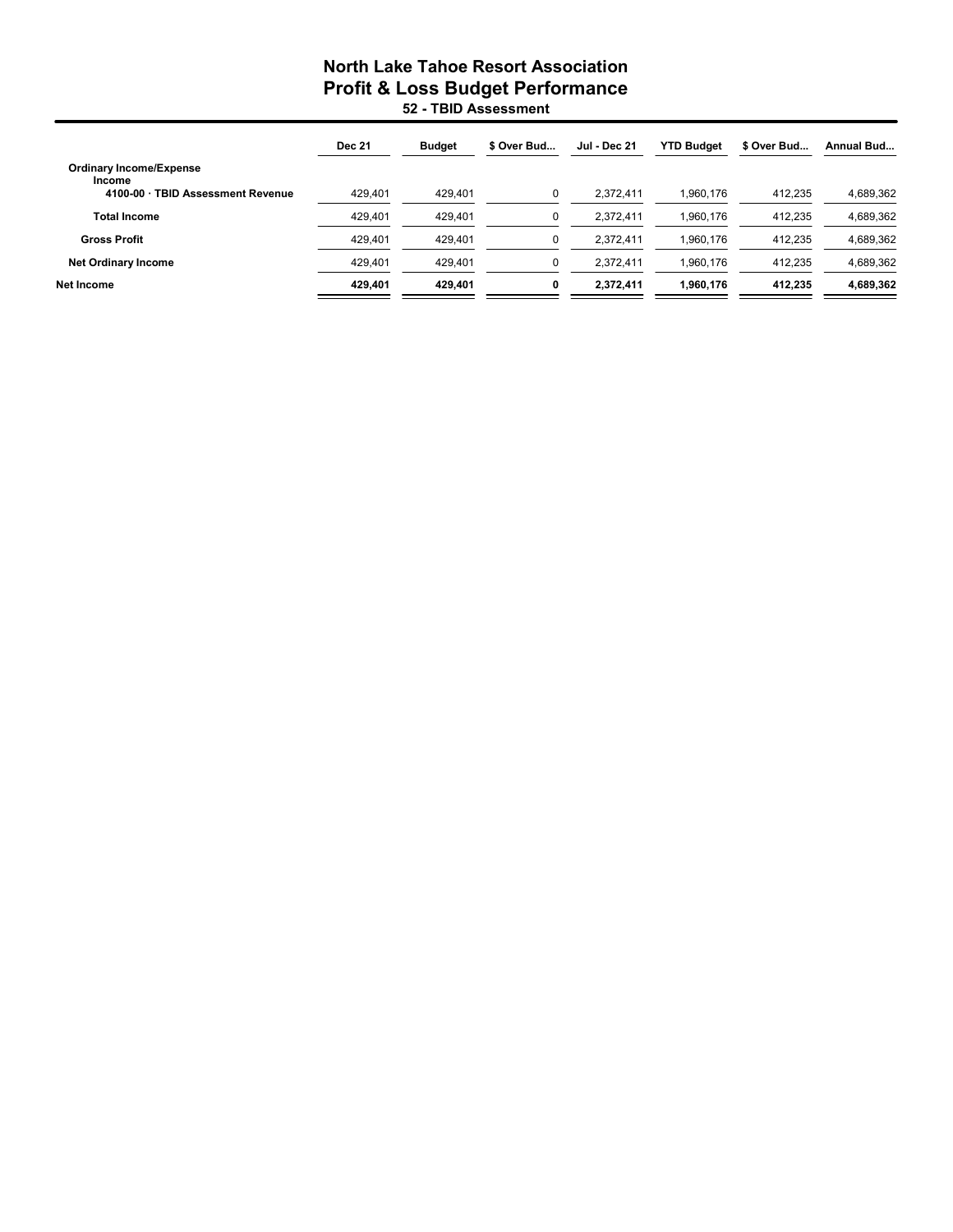60 - Membership

| <b>Ordinary Income/Expense</b><br>Income<br>6,546<br>6,250<br>296<br>39,030<br>37,500<br>1,530<br>4200-00 · Membership Dues Revenue<br>4250-00 · Revenues-Membership Activities<br>0<br>0<br>0<br>0<br>1,500<br>4,500<br>4250-02 · Chamber Events<br>(1,500)<br>$\mathbf 0$<br>0<br>$\mathbf 0$<br>0<br>1,500<br>1,500<br>4250-03 · Summer/Winter Rec Luncheon<br>(1,500)<br>4251-00 · Tues AM Breakfast Club<br>0<br>300<br>(300)<br>0<br>800<br>(800)<br>2,350<br>4251-01 · Tues AM Breakfast Club Sponsors<br>200<br>(200)<br>0<br>600<br>(600)<br>1,200<br>4251-00 · Tues AM Breakfast Club - Other<br>0<br>$\mathbf 0$<br>$\mathbf 0$<br>500<br>1,400<br>3,550<br>(500)<br>(1,400)<br>Total 4251-00 · Tues AM Breakfast Club<br>4250-00 · Revenues-Membership Activities - Other<br>235<br>0<br>235<br>1,805<br>$\pmb{0}$<br>1,805<br>$\mathbf 0$<br>235<br>500<br>(265)<br>1,805<br>4,400<br>Total 4250-00 · Revenues-Membership Activities<br>(2, 595)<br>0<br>$\mathbf 0$<br>0<br>0<br>0<br>$\mathbf 0$<br>4253-00 · Revenue- Other<br>31<br>6,781<br>6,750<br>40,835<br>41,900<br>(1,065)<br><b>Total Income</b><br>31<br><b>Gross Profit</b><br>6,781<br>6,750<br>40,835<br>41,900<br>(1,065)<br><b>Expense</b><br>5000-00 · Salaries & Wages<br>5020-00 · P/R - Tax Expense<br>144<br>418<br>(273)<br>1,366<br>2,507<br>(1, 141)<br>3,761<br>5030-00 · P/R - Health Insurance Expense<br>214<br>333<br>(119)<br>1,352<br>2,000<br>3,000<br>(648)<br>30<br>13<br>169<br>5040-00 · P/R - Workmans Comp<br>17<br>75<br>94<br>113<br>5060-00 $\cdot$ 401 (k)<br>$\mathbf 0$<br>167<br>135<br>1,003<br>1,504<br>(167)<br>(868)<br>5070-00 · Other Benefits and Expenses<br>$\mathbf 0$<br>54<br>325<br>488<br>(54)<br>0<br>(325)<br>5000-00 · Salaries & Wages - Other<br>4,179<br>3,116<br>(1,063)<br>18,611<br>25,074<br>(6, 463)<br>37,611<br>Total 5000-00 · Salaries & Wages<br>3,504<br>5,164<br>(1,660)<br>21,634<br>30,984<br>(9, 351)<br>46,477<br>$5100-00 \cdot$ Rent<br>5<br>25<br>(20)<br>206<br>150<br>56<br>225<br>$5110-00 \cdot$ Utilities<br>$\pmb{0}$<br>21<br>(21)<br>0<br>125<br>(125)<br>187<br>5140-00 · Repairs & Maintenance<br>$\mathbf 0$<br>42<br>(42)<br>219<br>250<br>375<br>5150-00 Office - Cleaning<br>(31)<br>527<br>5100-00 · Rent - Other<br>524<br>3,143<br>3,160<br>4,740<br>(3)<br>(17)<br>529<br>614<br>Total 5100-00 · Rent<br>(85)<br>3,568<br>3,685<br>(117)<br>5310-00 · Telephone<br>139<br>$\overline{c}$<br>782<br>835<br>1,253<br>5320-00 · Telephone<br>141<br>(53)<br>$\overline{2}$<br>782<br>835<br>141<br>139<br>(53)<br>1,253<br>Total 5310-00 · Telephone<br>0<br>10<br>(10)<br>12<br>60<br>(48)<br>90<br>5420-00 Mail - USPS<br>0<br>20<br>5510-00 · Insurance/Bonding<br>89<br>5520-00 · Supplies<br>15<br>167<br>(151)<br>1,000<br>(911)<br>$\mathbf 0$<br>25<br>5710-00 · Taxes, Licenses & Fees<br>$\overline{4}$<br>(4)<br>11<br>(14)<br>21<br>(4)<br>(24)<br>5740-00 · Equipment Rental/Leasing<br>17<br>101<br>125<br>6423-00 · Membership Activities<br>$\pmb{0}$<br>0<br>$\mathbf 0$<br>0<br>500<br>500<br>6436-00 · Membership - Wnt/Sum Rec Lunch<br>(500)<br>225<br>6437-00 · Tuesday Morning Breakfast Club<br>$\mathbf 0$<br>(225)<br>600<br>(1, 100)<br>1,763<br>(500)<br>919<br>500<br>419<br>4,914<br>3,000<br>1,914<br>4,500<br>6442-00 · Public Relations/Website/Digita<br>$6444-00 \cdot Trades$<br>$\mathbf 0$<br>0<br>$\mathbf 0$<br>295<br>295<br>$\mathbf 0$<br>0<br>470<br>417<br>53<br>873<br>2,500<br>6423-00 · Membership Activities - Other<br>(1,627)<br>3,750<br>1,389<br>1,142<br>247<br>5,582<br>6,600<br>(1,018)<br>Total 6423-00 · Membership Activities<br>0<br>$\overline{7}$<br>(7)<br>164<br>40<br>124<br>8200-00 · Associate Relations<br>50<br>228<br>300<br>8500-00 · Credit Card Fees<br>48<br>(2)<br>(72)<br>23<br>42<br>8700-00 · Automobile Expenses<br>(19)<br>129<br>250<br>(121)<br>8750-00 · Meals/Meetings<br>0<br>33<br>(33)<br>200<br>111<br>(89)<br>8810-00 · Dues & Subscriptions<br>10<br>17<br>64<br>100<br>(36)<br>(6)<br>8920-00 · Bad Debt<br>325<br>0<br>0<br>325<br>0<br>0<br>5,677<br>7,409<br>32,817<br>44,204<br><b>Total Expense</b><br>(1, 732)<br>(11, 387)<br>(659)<br>1,763<br>8,017<br><b>Net Ordinary Income</b><br>1,104<br>(2,304)<br>10,322<br>Other Income/Expense<br><b>Other Expense</b><br>8990-00 · Allocated<br>1,335<br>1,066<br>269<br>12,192<br>12,097<br>95<br><b>Total Other Expense</b><br>1,335<br>1,066<br>269<br>12,192<br>12,097<br>95<br><b>Net Other Income</b><br>(1, 335)<br>(1,066)<br>(269)<br>(12, 192)<br>(12,097)<br>(95)<br>(230)<br>1,495<br>10,227<br>Net Income<br>(1, 725)<br>(4, 175)<br>(14, 402) | <b>Dec 21</b> | <b>Budget</b> | \$ Over Budget | Jul - Dec 21 | <b>YTD Budget</b> | \$ Over Budget | Annual Bud                          |
|-----------------------------------------------------------------------------------------------------------------------------------------------------------------------------------------------------------------------------------------------------------------------------------------------------------------------------------------------------------------------------------------------------------------------------------------------------------------------------------------------------------------------------------------------------------------------------------------------------------------------------------------------------------------------------------------------------------------------------------------------------------------------------------------------------------------------------------------------------------------------------------------------------------------------------------------------------------------------------------------------------------------------------------------------------------------------------------------------------------------------------------------------------------------------------------------------------------------------------------------------------------------------------------------------------------------------------------------------------------------------------------------------------------------------------------------------------------------------------------------------------------------------------------------------------------------------------------------------------------------------------------------------------------------------------------------------------------------------------------------------------------------------------------------------------------------------------------------------------------------------------------------------------------------------------------------------------------------------------------------------------------------------------------------------------------------------------------------------------------------------------------------------------------------------------------------------------------------------------------------------------------------------------------------------------------------------------------------------------------------------------------------------------------------------------------------------------------------------------------------------------------------------------------------------------------------------------------------------------------------------------------------------------------------------------------------------------------------------------------------------------------------------------------------------------------------------------------------------------------------------------------------------------------------------------------------------------------------------------------------------------------------------------------------------------------------------------------------------------------------------------------------------------------------------------------------------------------------------------------------------------------------------------------------------------------------------------------------------------------------------------------------------------------------------------------------------------------------------------------------------------------------------------------------------------------------------------------------------------------------------------------------------------------------------------------------------------------------------------------------------------------------------------------------------------------------------------------------------------------------------------------------------------------------------------------------------------------------------------------------------------------------------------------------------------------------------------------------------------------------------------------------------------------------------------------------------------------------------------------------------------------------------------------------------------------------------------------------------------------------------------------------------------------------------------------------------------------------------------------------------------------------------------------------------------------------------------------------------------------------------------------------------------------------------------|---------------|---------------|----------------|--------------|-------------------|----------------|-------------------------------------|
|                                                                                                                                                                                                                                                                                                                                                                                                                                                                                                                                                                                                                                                                                                                                                                                                                                                                                                                                                                                                                                                                                                                                                                                                                                                                                                                                                                                                                                                                                                                                                                                                                                                                                                                                                                                                                                                                                                                                                                                                                                                                                                                                                                                                                                                                                                                                                                                                                                                                                                                                                                                                                                                                                                                                                                                                                                                                                                                                                                                                                                                                                                                                                                                                                                                                                                                                                                                                                                                                                                                                                                                                                                                                                                                                                                                                                                                                                                                                                                                                                                                                                                                                                                                                                                                                                                                                                                                                                                                                                                                                                                                                                                                                             |               |               |                |              |                   |                |                                     |
|                                                                                                                                                                                                                                                                                                                                                                                                                                                                                                                                                                                                                                                                                                                                                                                                                                                                                                                                                                                                                                                                                                                                                                                                                                                                                                                                                                                                                                                                                                                                                                                                                                                                                                                                                                                                                                                                                                                                                                                                                                                                                                                                                                                                                                                                                                                                                                                                                                                                                                                                                                                                                                                                                                                                                                                                                                                                                                                                                                                                                                                                                                                                                                                                                                                                                                                                                                                                                                                                                                                                                                                                                                                                                                                                                                                                                                                                                                                                                                                                                                                                                                                                                                                                                                                                                                                                                                                                                                                                                                                                                                                                                                                                             |               |               |                |              |                   |                | 56,250                              |
|                                                                                                                                                                                                                                                                                                                                                                                                                                                                                                                                                                                                                                                                                                                                                                                                                                                                                                                                                                                                                                                                                                                                                                                                                                                                                                                                                                                                                                                                                                                                                                                                                                                                                                                                                                                                                                                                                                                                                                                                                                                                                                                                                                                                                                                                                                                                                                                                                                                                                                                                                                                                                                                                                                                                                                                                                                                                                                                                                                                                                                                                                                                                                                                                                                                                                                                                                                                                                                                                                                                                                                                                                                                                                                                                                                                                                                                                                                                                                                                                                                                                                                                                                                                                                                                                                                                                                                                                                                                                                                                                                                                                                                                                             |               |               |                |              |                   |                |                                     |
|                                                                                                                                                                                                                                                                                                                                                                                                                                                                                                                                                                                                                                                                                                                                                                                                                                                                                                                                                                                                                                                                                                                                                                                                                                                                                                                                                                                                                                                                                                                                                                                                                                                                                                                                                                                                                                                                                                                                                                                                                                                                                                                                                                                                                                                                                                                                                                                                                                                                                                                                                                                                                                                                                                                                                                                                                                                                                                                                                                                                                                                                                                                                                                                                                                                                                                                                                                                                                                                                                                                                                                                                                                                                                                                                                                                                                                                                                                                                                                                                                                                                                                                                                                                                                                                                                                                                                                                                                                                                                                                                                                                                                                                                             |               |               |                |              |                   |                |                                     |
|                                                                                                                                                                                                                                                                                                                                                                                                                                                                                                                                                                                                                                                                                                                                                                                                                                                                                                                                                                                                                                                                                                                                                                                                                                                                                                                                                                                                                                                                                                                                                                                                                                                                                                                                                                                                                                                                                                                                                                                                                                                                                                                                                                                                                                                                                                                                                                                                                                                                                                                                                                                                                                                                                                                                                                                                                                                                                                                                                                                                                                                                                                                                                                                                                                                                                                                                                                                                                                                                                                                                                                                                                                                                                                                                                                                                                                                                                                                                                                                                                                                                                                                                                                                                                                                                                                                                                                                                                                                                                                                                                                                                                                                                             |               |               |                |              |                   |                |                                     |
|                                                                                                                                                                                                                                                                                                                                                                                                                                                                                                                                                                                                                                                                                                                                                                                                                                                                                                                                                                                                                                                                                                                                                                                                                                                                                                                                                                                                                                                                                                                                                                                                                                                                                                                                                                                                                                                                                                                                                                                                                                                                                                                                                                                                                                                                                                                                                                                                                                                                                                                                                                                                                                                                                                                                                                                                                                                                                                                                                                                                                                                                                                                                                                                                                                                                                                                                                                                                                                                                                                                                                                                                                                                                                                                                                                                                                                                                                                                                                                                                                                                                                                                                                                                                                                                                                                                                                                                                                                                                                                                                                                                                                                                                             |               |               |                |              |                   |                |                                     |
|                                                                                                                                                                                                                                                                                                                                                                                                                                                                                                                                                                                                                                                                                                                                                                                                                                                                                                                                                                                                                                                                                                                                                                                                                                                                                                                                                                                                                                                                                                                                                                                                                                                                                                                                                                                                                                                                                                                                                                                                                                                                                                                                                                                                                                                                                                                                                                                                                                                                                                                                                                                                                                                                                                                                                                                                                                                                                                                                                                                                                                                                                                                                                                                                                                                                                                                                                                                                                                                                                                                                                                                                                                                                                                                                                                                                                                                                                                                                                                                                                                                                                                                                                                                                                                                                                                                                                                                                                                                                                                                                                                                                                                                                             |               |               |                |              |                   |                | 9,550                               |
|                                                                                                                                                                                                                                                                                                                                                                                                                                                                                                                                                                                                                                                                                                                                                                                                                                                                                                                                                                                                                                                                                                                                                                                                                                                                                                                                                                                                                                                                                                                                                                                                                                                                                                                                                                                                                                                                                                                                                                                                                                                                                                                                                                                                                                                                                                                                                                                                                                                                                                                                                                                                                                                                                                                                                                                                                                                                                                                                                                                                                                                                                                                                                                                                                                                                                                                                                                                                                                                                                                                                                                                                                                                                                                                                                                                                                                                                                                                                                                                                                                                                                                                                                                                                                                                                                                                                                                                                                                                                                                                                                                                                                                                                             |               |               |                |              |                   |                | 1,000                               |
|                                                                                                                                                                                                                                                                                                                                                                                                                                                                                                                                                                                                                                                                                                                                                                                                                                                                                                                                                                                                                                                                                                                                                                                                                                                                                                                                                                                                                                                                                                                                                                                                                                                                                                                                                                                                                                                                                                                                                                                                                                                                                                                                                                                                                                                                                                                                                                                                                                                                                                                                                                                                                                                                                                                                                                                                                                                                                                                                                                                                                                                                                                                                                                                                                                                                                                                                                                                                                                                                                                                                                                                                                                                                                                                                                                                                                                                                                                                                                                                                                                                                                                                                                                                                                                                                                                                                                                                                                                                                                                                                                                                                                                                                             |               |               |                |              |                   |                | 66,800                              |
|                                                                                                                                                                                                                                                                                                                                                                                                                                                                                                                                                                                                                                                                                                                                                                                                                                                                                                                                                                                                                                                                                                                                                                                                                                                                                                                                                                                                                                                                                                                                                                                                                                                                                                                                                                                                                                                                                                                                                                                                                                                                                                                                                                                                                                                                                                                                                                                                                                                                                                                                                                                                                                                                                                                                                                                                                                                                                                                                                                                                                                                                                                                                                                                                                                                                                                                                                                                                                                                                                                                                                                                                                                                                                                                                                                                                                                                                                                                                                                                                                                                                                                                                                                                                                                                                                                                                                                                                                                                                                                                                                                                                                                                                             |               |               |                |              |                   |                | 66,800                              |
|                                                                                                                                                                                                                                                                                                                                                                                                                                                                                                                                                                                                                                                                                                                                                                                                                                                                                                                                                                                                                                                                                                                                                                                                                                                                                                                                                                                                                                                                                                                                                                                                                                                                                                                                                                                                                                                                                                                                                                                                                                                                                                                                                                                                                                                                                                                                                                                                                                                                                                                                                                                                                                                                                                                                                                                                                                                                                                                                                                                                                                                                                                                                                                                                                                                                                                                                                                                                                                                                                                                                                                                                                                                                                                                                                                                                                                                                                                                                                                                                                                                                                                                                                                                                                                                                                                                                                                                                                                                                                                                                                                                                                                                                             |               |               |                |              |                   |                |                                     |
|                                                                                                                                                                                                                                                                                                                                                                                                                                                                                                                                                                                                                                                                                                                                                                                                                                                                                                                                                                                                                                                                                                                                                                                                                                                                                                                                                                                                                                                                                                                                                                                                                                                                                                                                                                                                                                                                                                                                                                                                                                                                                                                                                                                                                                                                                                                                                                                                                                                                                                                                                                                                                                                                                                                                                                                                                                                                                                                                                                                                                                                                                                                                                                                                                                                                                                                                                                                                                                                                                                                                                                                                                                                                                                                                                                                                                                                                                                                                                                                                                                                                                                                                                                                                                                                                                                                                                                                                                                                                                                                                                                                                                                                                             |               |               |                |              |                   |                |                                     |
|                                                                                                                                                                                                                                                                                                                                                                                                                                                                                                                                                                                                                                                                                                                                                                                                                                                                                                                                                                                                                                                                                                                                                                                                                                                                                                                                                                                                                                                                                                                                                                                                                                                                                                                                                                                                                                                                                                                                                                                                                                                                                                                                                                                                                                                                                                                                                                                                                                                                                                                                                                                                                                                                                                                                                                                                                                                                                                                                                                                                                                                                                                                                                                                                                                                                                                                                                                                                                                                                                                                                                                                                                                                                                                                                                                                                                                                                                                                                                                                                                                                                                                                                                                                                                                                                                                                                                                                                                                                                                                                                                                                                                                                                             |               |               |                |              |                   |                |                                     |
|                                                                                                                                                                                                                                                                                                                                                                                                                                                                                                                                                                                                                                                                                                                                                                                                                                                                                                                                                                                                                                                                                                                                                                                                                                                                                                                                                                                                                                                                                                                                                                                                                                                                                                                                                                                                                                                                                                                                                                                                                                                                                                                                                                                                                                                                                                                                                                                                                                                                                                                                                                                                                                                                                                                                                                                                                                                                                                                                                                                                                                                                                                                                                                                                                                                                                                                                                                                                                                                                                                                                                                                                                                                                                                                                                                                                                                                                                                                                                                                                                                                                                                                                                                                                                                                                                                                                                                                                                                                                                                                                                                                                                                                                             |               |               |                |              |                   |                | 5,528                               |
|                                                                                                                                                                                                                                                                                                                                                                                                                                                                                                                                                                                                                                                                                                                                                                                                                                                                                                                                                                                                                                                                                                                                                                                                                                                                                                                                                                                                                                                                                                                                                                                                                                                                                                                                                                                                                                                                                                                                                                                                                                                                                                                                                                                                                                                                                                                                                                                                                                                                                                                                                                                                                                                                                                                                                                                                                                                                                                                                                                                                                                                                                                                                                                                                                                                                                                                                                                                                                                                                                                                                                                                                                                                                                                                                                                                                                                                                                                                                                                                                                                                                                                                                                                                                                                                                                                                                                                                                                                                                                                                                                                                                                                                                             |               |               |                |              |                   |                |                                     |
|                                                                                                                                                                                                                                                                                                                                                                                                                                                                                                                                                                                                                                                                                                                                                                                                                                                                                                                                                                                                                                                                                                                                                                                                                                                                                                                                                                                                                                                                                                                                                                                                                                                                                                                                                                                                                                                                                                                                                                                                                                                                                                                                                                                                                                                                                                                                                                                                                                                                                                                                                                                                                                                                                                                                                                                                                                                                                                                                                                                                                                                                                                                                                                                                                                                                                                                                                                                                                                                                                                                                                                                                                                                                                                                                                                                                                                                                                                                                                                                                                                                                                                                                                                                                                                                                                                                                                                                                                                                                                                                                                                                                                                                                             |               |               |                |              |                   |                |                                     |
|                                                                                                                                                                                                                                                                                                                                                                                                                                                                                                                                                                                                                                                                                                                                                                                                                                                                                                                                                                                                                                                                                                                                                                                                                                                                                                                                                                                                                                                                                                                                                                                                                                                                                                                                                                                                                                                                                                                                                                                                                                                                                                                                                                                                                                                                                                                                                                                                                                                                                                                                                                                                                                                                                                                                                                                                                                                                                                                                                                                                                                                                                                                                                                                                                                                                                                                                                                                                                                                                                                                                                                                                                                                                                                                                                                                                                                                                                                                                                                                                                                                                                                                                                                                                                                                                                                                                                                                                                                                                                                                                                                                                                                                                             |               |               |                |              |                   |                |                                     |
|                                                                                                                                                                                                                                                                                                                                                                                                                                                                                                                                                                                                                                                                                                                                                                                                                                                                                                                                                                                                                                                                                                                                                                                                                                                                                                                                                                                                                                                                                                                                                                                                                                                                                                                                                                                                                                                                                                                                                                                                                                                                                                                                                                                                                                                                                                                                                                                                                                                                                                                                                                                                                                                                                                                                                                                                                                                                                                                                                                                                                                                                                                                                                                                                                                                                                                                                                                                                                                                                                                                                                                                                                                                                                                                                                                                                                                                                                                                                                                                                                                                                                                                                                                                                                                                                                                                                                                                                                                                                                                                                                                                                                                                                             |               |               |                |              |                   |                |                                     |
|                                                                                                                                                                                                                                                                                                                                                                                                                                                                                                                                                                                                                                                                                                                                                                                                                                                                                                                                                                                                                                                                                                                                                                                                                                                                                                                                                                                                                                                                                                                                                                                                                                                                                                                                                                                                                                                                                                                                                                                                                                                                                                                                                                                                                                                                                                                                                                                                                                                                                                                                                                                                                                                                                                                                                                                                                                                                                                                                                                                                                                                                                                                                                                                                                                                                                                                                                                                                                                                                                                                                                                                                                                                                                                                                                                                                                                                                                                                                                                                                                                                                                                                                                                                                                                                                                                                                                                                                                                                                                                                                                                                                                                                                             |               |               |                |              |                   |                | 1,500                               |
|                                                                                                                                                                                                                                                                                                                                                                                                                                                                                                                                                                                                                                                                                                                                                                                                                                                                                                                                                                                                                                                                                                                                                                                                                                                                                                                                                                                                                                                                                                                                                                                                                                                                                                                                                                                                                                                                                                                                                                                                                                                                                                                                                                                                                                                                                                                                                                                                                                                                                                                                                                                                                                                                                                                                                                                                                                                                                                                                                                                                                                                                                                                                                                                                                                                                                                                                                                                                                                                                                                                                                                                                                                                                                                                                                                                                                                                                                                                                                                                                                                                                                                                                                                                                                                                                                                                                                                                                                                                                                                                                                                                                                                                                             |               |               |                |              |                   |                | 38<br>187                           |
|                                                                                                                                                                                                                                                                                                                                                                                                                                                                                                                                                                                                                                                                                                                                                                                                                                                                                                                                                                                                                                                                                                                                                                                                                                                                                                                                                                                                                                                                                                                                                                                                                                                                                                                                                                                                                                                                                                                                                                                                                                                                                                                                                                                                                                                                                                                                                                                                                                                                                                                                                                                                                                                                                                                                                                                                                                                                                                                                                                                                                                                                                                                                                                                                                                                                                                                                                                                                                                                                                                                                                                                                                                                                                                                                                                                                                                                                                                                                                                                                                                                                                                                                                                                                                                                                                                                                                                                                                                                                                                                                                                                                                                                                             |               |               |                |              |                   |                |                                     |
|                                                                                                                                                                                                                                                                                                                                                                                                                                                                                                                                                                                                                                                                                                                                                                                                                                                                                                                                                                                                                                                                                                                                                                                                                                                                                                                                                                                                                                                                                                                                                                                                                                                                                                                                                                                                                                                                                                                                                                                                                                                                                                                                                                                                                                                                                                                                                                                                                                                                                                                                                                                                                                                                                                                                                                                                                                                                                                                                                                                                                                                                                                                                                                                                                                                                                                                                                                                                                                                                                                                                                                                                                                                                                                                                                                                                                                                                                                                                                                                                                                                                                                                                                                                                                                                                                                                                                                                                                                                                                                                                                                                                                                                                             |               |               |                |              |                   |                | 10,513                              |
|                                                                                                                                                                                                                                                                                                                                                                                                                                                                                                                                                                                                                                                                                                                                                                                                                                                                                                                                                                                                                                                                                                                                                                                                                                                                                                                                                                                                                                                                                                                                                                                                                                                                                                                                                                                                                                                                                                                                                                                                                                                                                                                                                                                                                                                                                                                                                                                                                                                                                                                                                                                                                                                                                                                                                                                                                                                                                                                                                                                                                                                                                                                                                                                                                                                                                                                                                                                                                                                                                                                                                                                                                                                                                                                                                                                                                                                                                                                                                                                                                                                                                                                                                                                                                                                                                                                                                                                                                                                                                                                                                                                                                                                                             |               |               |                |              |                   |                | 60<br>450<br>375<br>300<br>150<br>0 |
|                                                                                                                                                                                                                                                                                                                                                                                                                                                                                                                                                                                                                                                                                                                                                                                                                                                                                                                                                                                                                                                                                                                                                                                                                                                                                                                                                                                                                                                                                                                                                                                                                                                                                                                                                                                                                                                                                                                                                                                                                                                                                                                                                                                                                                                                                                                                                                                                                                                                                                                                                                                                                                                                                                                                                                                                                                                                                                                                                                                                                                                                                                                                                                                                                                                                                                                                                                                                                                                                                                                                                                                                                                                                                                                                                                                                                                                                                                                                                                                                                                                                                                                                                                                                                                                                                                                                                                                                                                                                                                                                                                                                                                                                             |               |               |                |              |                   |                | 66,919                              |
|                                                                                                                                                                                                                                                                                                                                                                                                                                                                                                                                                                                                                                                                                                                                                                                                                                                                                                                                                                                                                                                                                                                                                                                                                                                                                                                                                                                                                                                                                                                                                                                                                                                                                                                                                                                                                                                                                                                                                                                                                                                                                                                                                                                                                                                                                                                                                                                                                                                                                                                                                                                                                                                                                                                                                                                                                                                                                                                                                                                                                                                                                                                                                                                                                                                                                                                                                                                                                                                                                                                                                                                                                                                                                                                                                                                                                                                                                                                                                                                                                                                                                                                                                                                                                                                                                                                                                                                                                                                                                                                                                                                                                                                                             |               |               |                |              |                   |                | (119)                               |
|                                                                                                                                                                                                                                                                                                                                                                                                                                                                                                                                                                                                                                                                                                                                                                                                                                                                                                                                                                                                                                                                                                                                                                                                                                                                                                                                                                                                                                                                                                                                                                                                                                                                                                                                                                                                                                                                                                                                                                                                                                                                                                                                                                                                                                                                                                                                                                                                                                                                                                                                                                                                                                                                                                                                                                                                                                                                                                                                                                                                                                                                                                                                                                                                                                                                                                                                                                                                                                                                                                                                                                                                                                                                                                                                                                                                                                                                                                                                                                                                                                                                                                                                                                                                                                                                                                                                                                                                                                                                                                                                                                                                                                                                             |               |               |                |              |                   |                | 16,521                              |
|                                                                                                                                                                                                                                                                                                                                                                                                                                                                                                                                                                                                                                                                                                                                                                                                                                                                                                                                                                                                                                                                                                                                                                                                                                                                                                                                                                                                                                                                                                                                                                                                                                                                                                                                                                                                                                                                                                                                                                                                                                                                                                                                                                                                                                                                                                                                                                                                                                                                                                                                                                                                                                                                                                                                                                                                                                                                                                                                                                                                                                                                                                                                                                                                                                                                                                                                                                                                                                                                                                                                                                                                                                                                                                                                                                                                                                                                                                                                                                                                                                                                                                                                                                                                                                                                                                                                                                                                                                                                                                                                                                                                                                                                             |               |               |                |              |                   |                | 16,521                              |
|                                                                                                                                                                                                                                                                                                                                                                                                                                                                                                                                                                                                                                                                                                                                                                                                                                                                                                                                                                                                                                                                                                                                                                                                                                                                                                                                                                                                                                                                                                                                                                                                                                                                                                                                                                                                                                                                                                                                                                                                                                                                                                                                                                                                                                                                                                                                                                                                                                                                                                                                                                                                                                                                                                                                                                                                                                                                                                                                                                                                                                                                                                                                                                                                                                                                                                                                                                                                                                                                                                                                                                                                                                                                                                                                                                                                                                                                                                                                                                                                                                                                                                                                                                                                                                                                                                                                                                                                                                                                                                                                                                                                                                                                             |               |               |                |              |                   |                | (16, 521)                           |
|                                                                                                                                                                                                                                                                                                                                                                                                                                                                                                                                                                                                                                                                                                                                                                                                                                                                                                                                                                                                                                                                                                                                                                                                                                                                                                                                                                                                                                                                                                                                                                                                                                                                                                                                                                                                                                                                                                                                                                                                                                                                                                                                                                                                                                                                                                                                                                                                                                                                                                                                                                                                                                                                                                                                                                                                                                                                                                                                                                                                                                                                                                                                                                                                                                                                                                                                                                                                                                                                                                                                                                                                                                                                                                                                                                                                                                                                                                                                                                                                                                                                                                                                                                                                                                                                                                                                                                                                                                                                                                                                                                                                                                                                             |               |               |                |              |                   |                | (16, 640)                           |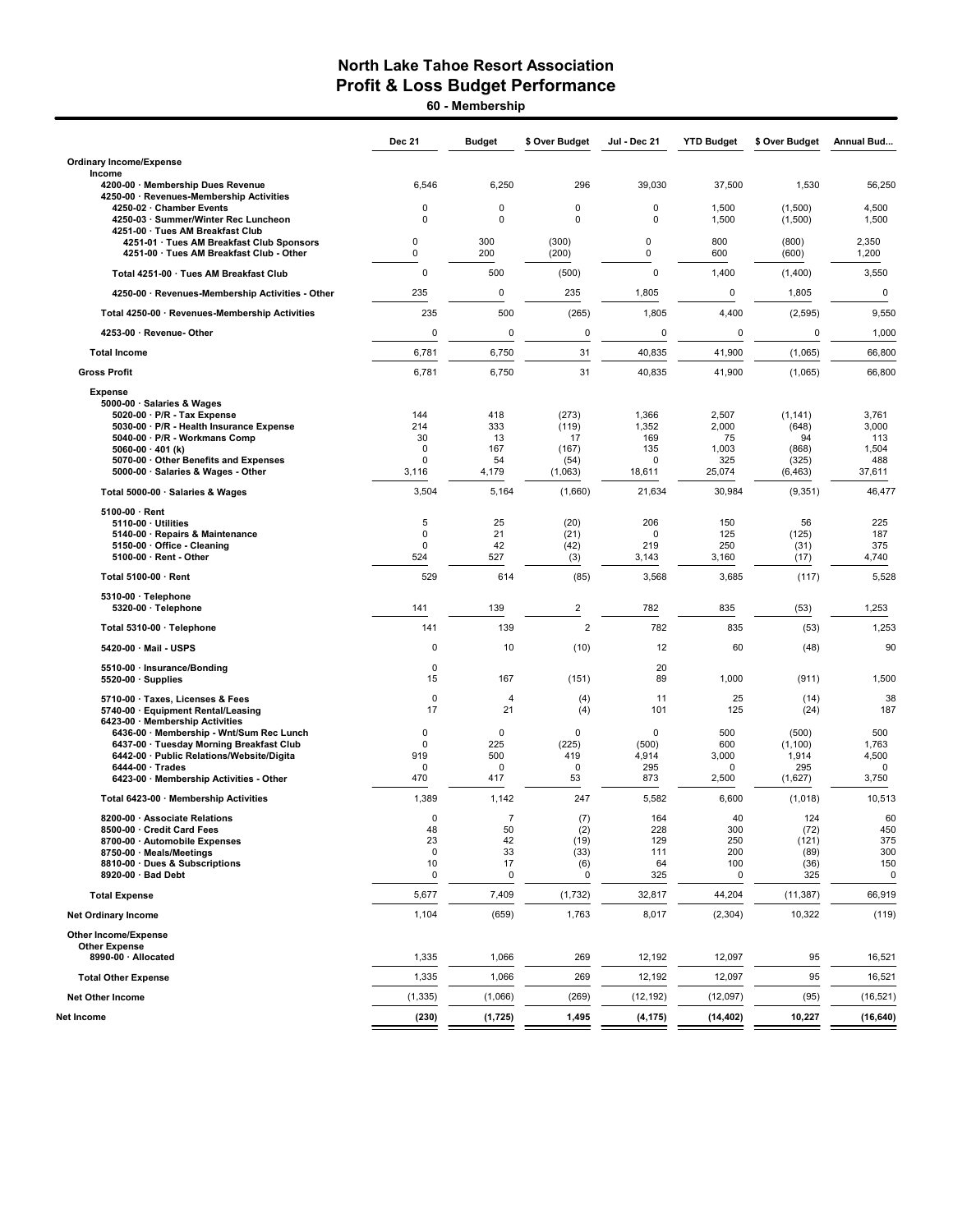### North Lake Tahoe Resort Association Profit & Loss Budget Performance 61 - Business Association Grant Funding

|                                                                                                                                 | <b>Dec 21</b>  | <b>Budget</b>  | \$ Over Budget | Jul - Dec 21     | <b>YTD Budget</b> | \$ Over Budget | <b>Annual Budget</b> |
|---------------------------------------------------------------------------------------------------------------------------------|----------------|----------------|----------------|------------------|-------------------|----------------|----------------------|
| <b>Ordinary Income/Expense</b><br>Income                                                                                        |                |                |                |                  |                   |                |                      |
| 4050-00 County of Placer TOT Funding                                                                                            | 16,667         | 16,667         | (0)            | 100,000          | 100,000           | (0)            | 200,000              |
| <b>Total Income</b>                                                                                                             | 16,667         | 16,667         | (0)            | 100,000          | 100,000           | (0)            | 200,000              |
| <b>Gross Profit</b>                                                                                                             | 16,667         | 16,667         | (0)            | 100.000          | 100.000           | (0)            | 200,000              |
| Expense<br>6750-00 · Business Association Grant<br>6750-01 · Business Assn Grant - NTBA<br>6750-02 · Business Assn Grant - TCDA | 8,333<br>8,333 | 8,333<br>8,333 | $\Omega$       | 50,000<br>50,000 | 50,000<br>50,000  | (0)<br>(0)     | 100,000<br>100,000   |
| Total 6750-00 · Business Association Grant                                                                                      | 16,667         | 16,667         | 0              | 100,000          | 100,000           | (0)            | 200,000              |
| <b>Total Expense</b>                                                                                                            | 16,667         | 16,667         | 0              | 100,000          | 100,000           | (0)            | 200,000              |
| <b>Net Ordinary Income</b>                                                                                                      | (0)            | 0              | (0)            | (0)              | (0)               |                |                      |
| Net Income                                                                                                                      | (0)            | 0              | (0)            | (0)              | (0)               |                |                      |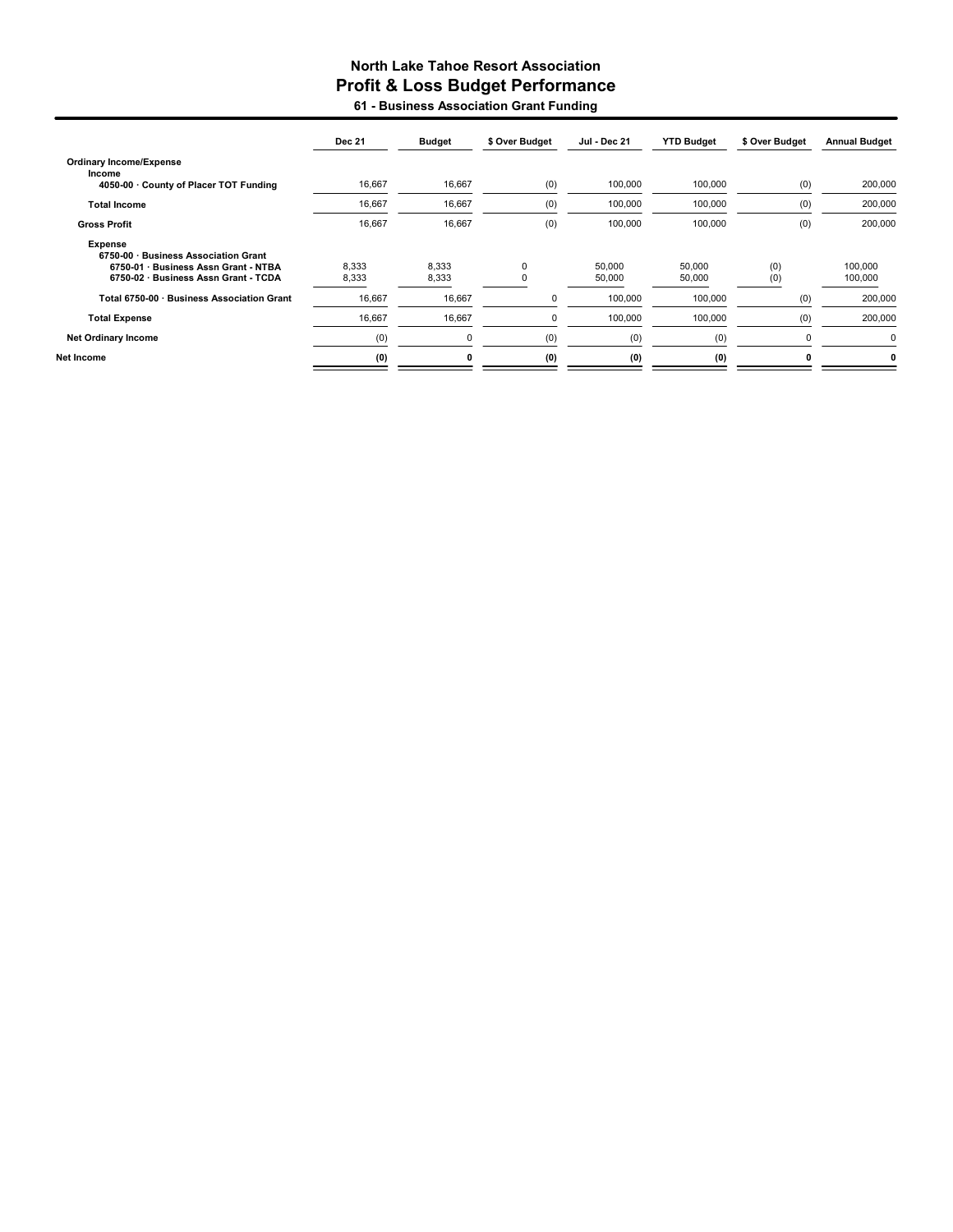### North Lake Tahoe Resort Association Profit & Loss Budget Performance 80 - TOT Housing & Transportation

|                                                                                                                                                                                                                                                                          | Dec 21                                                                       | <b>Budget</b>                            | \$ Over Budget                                        | Jul - Dec 21                                                                      | <b>YTD Budget</b>                               | \$ Over Budget                                              | <b>Annual Budget</b>                             |
|--------------------------------------------------------------------------------------------------------------------------------------------------------------------------------------------------------------------------------------------------------------------------|------------------------------------------------------------------------------|------------------------------------------|-------------------------------------------------------|-----------------------------------------------------------------------------------|-------------------------------------------------|-------------------------------------------------------------|--------------------------------------------------|
| <b>Ordinary Income/Expense</b>                                                                                                                                                                                                                                           |                                                                              |                                          |                                                       |                                                                                   |                                                 |                                                             |                                                  |
| Income<br>4050-00 · County of Placer TOT Funding                                                                                                                                                                                                                         | 12,318                                                                       | 12,318                                   | $\pmb{0}$                                             | 83,892                                                                            | 83,892                                          | $\pmb{0}$                                                   | 162,914                                          |
| <b>Total Income</b>                                                                                                                                                                                                                                                      | 12,318                                                                       | 12,318                                   | $\mathbf 0$                                           | 83.892                                                                            | 83.892                                          | $\mathbf 0$                                                 | 162,914                                          |
| <b>Gross Profit</b>                                                                                                                                                                                                                                                      | 12,318                                                                       | 12,318                                   | $\Omega$                                              | 83,892                                                                            | 83,892                                          | $\Omega$                                                    | 162,914                                          |
| <b>Expense</b><br>5000-00 · Salaries & Wages<br>$5020-00 \cdot P/R$ - Tax Expense<br>5030-00 · P/R - Health Insurance Expense<br>5040-00 · P/R - Workmans Comp<br>5060-00 $\cdot$ 401 (k)<br>5070-00 · Other Benefits and Expenses<br>5000-00 · Salaries & Wages - Other | 0<br>$\mathbf 0$<br>$\mathbf 0$<br>$\mathbf 0$<br>$\mathbf 0$<br>$\mathbf 0$ | 617<br>1,000<br>21<br>247<br>42<br>6,167 | (617)<br>(1,000)<br>(21)<br>(247)<br>(42)<br>(6, 167) | $\Omega$<br>$\mathbf 0$<br>$\pmb{0}$<br>$\mathbf 0$<br>$\mathbf 0$<br>$\mathbf 0$ | 3,700<br>6,000<br>125<br>1,480<br>251<br>37,000 | (3,700)<br>(6,000)<br>(125)<br>(1,480)<br>(251)<br>(37,000) | 7,400<br>12,000<br>250<br>2,960<br>502<br>74,000 |
| Total 5000-00 · Salaries & Wages                                                                                                                                                                                                                                         | $\mathbf 0$                                                                  | 8,093                                    | (8,093)                                               | $\Omega$                                                                          | 48,556                                          | (48, 556)                                                   | 97,112                                           |
| 5100-00 · Rent<br>$5110-00 \cdot$ Utilities<br>5140-00 · Repairs & Maintenance<br>5150-00 · Office - Cleaning<br>5100-00 · Rent - Other                                                                                                                                  | 4<br>$\mathbf 0$<br>$\pmb{0}$<br>296                                         | 21<br>13<br>33<br>313                    | (17)<br>(13)<br>(33)<br>(16)                          | 141<br>$\Omega$<br>168<br>1,779                                                   | 125<br>75<br>200<br>1,875                       | 16<br>(75)<br>(32)<br>(96)                                  | 250<br>150<br>400<br>3,750                       |
| Total 5100-00 · Rent                                                                                                                                                                                                                                                     | 300                                                                          | 379                                      | (79)                                                  | 2,087                                                                             | 2,275                                           | (188)                                                       | 4,550                                            |
| 5310-00 · Telephone<br>$5320-00 \cdot$ Telephone                                                                                                                                                                                                                         | 86                                                                           | 58                                       | 27                                                    | 418                                                                               | 350                                             | 68                                                          | 700                                              |
| Total 5310-00 · Telephone                                                                                                                                                                                                                                                | 86                                                                           | 58                                       | 27                                                    | 418                                                                               | 350                                             | 68                                                          | 700                                              |
| 5420-00 · Mail - USPS<br>5470-00 · Mail - UPS<br>5480-00 · Mail - Fed Ex                                                                                                                                                                                                 | $\mathbf 0$<br>$\pmb{0}$                                                     | $\sqrt{4}$<br>$\overline{4}$             | (4)<br>(4)                                            | $\pmb{0}$<br>$\pmb{0}$                                                            | 25<br>25                                        | (25)<br>(25)                                                | 50<br>50                                         |
| Total 5420-00 · Mail - USPS                                                                                                                                                                                                                                              | 0                                                                            | 8                                        | (8)                                                   | $\mathbf 0$                                                                       | 50                                              | (50)                                                        | 100                                              |
| 5510-00 · Insurance/Bonding<br>$5520-00 \cdot$ Supplies<br>5525-00 · Supplies- Computer<br>5520-00 · Supplies - Other                                                                                                                                                    | $\mathbf 0$<br>$\Omega$<br>12                                                | $\mathbf 0$<br>417                       | $\Omega$<br>(405)                                     | 15<br>$\Omega$<br>64                                                              | 1,250<br>2,500                                  | (1,250)<br>(2, 436)                                         | 1,250<br>5,000                                   |
| Total 5520-00 · Supplies                                                                                                                                                                                                                                                 | 12                                                                           | 417                                      | (405)                                                 | 64                                                                                | 3,750                                           | (3,686)                                                     | 6,250                                            |
| 5710-00 · Taxes, Licenses & Fees<br>5740-00 · Equipment Rental/Leasing<br>5900-00 · Professional Fees                                                                                                                                                                    | 0<br>14                                                                      | 17<br>63                                 | (17)<br>(48)                                          | 8<br>74                                                                           | 100<br>375                                      | (92)<br>(301)                                               | 200<br>750                                       |
| 5921-00 · Professional Fees - Other                                                                                                                                                                                                                                      | $\mathbf 0$                                                                  | 833                                      | (833)                                                 | $\pmb{0}$                                                                         | 5,000                                           | (5,000)                                                     | 10,000                                           |
| Total 5900-00 · Professional Fees                                                                                                                                                                                                                                        | $\mathbf 0$                                                                  | 833                                      | (833)                                                 | $\mathbf 0$                                                                       | 5,000                                           | (5,000)                                                     | 10,000                                           |
| 8200-00 · Associate Relations<br>8600-00 · Additional Opportunites<br>8700-00 · Automobile Expenses<br>8750-00 · Meals/Meetings                                                                                                                                          | $\mathbf 0$<br>$\mathbf 0$<br>$\mathbf 0$<br>$\mathbf 0$                     | 5<br>833<br>42<br>21                     | (5)<br>(833)<br>(42)<br>(21)                          | $\mathbf 0$<br>$\Omega$<br>$\Omega$<br>$\mathbf 0$                                | 30<br>5,000<br>250<br>125                       | (30)<br>(5,000)<br>(250)<br>(125)                           | 60<br>10,000<br>500<br>250                       |
| <b>Total Expense</b>                                                                                                                                                                                                                                                     | 412                                                                          | 10,768                                   | (10, 357)                                             | 2,666                                                                             | 65,861                                          | (63, 195)                                                   | 130,472                                          |
| <b>Net Ordinary Income</b>                                                                                                                                                                                                                                               | 11,906                                                                       | 1,549                                    | 10,357                                                | 81,226                                                                            | 18,031                                          | 63,195                                                      | 32,442                                           |
| Other Income/Expense<br><b>Other Expense</b>                                                                                                                                                                                                                             |                                                                              |                                          |                                                       |                                                                                   |                                                 |                                                             |                                                  |
| 8990-00 · Allocated                                                                                                                                                                                                                                                      | 97                                                                           | 1,549                                    | (1, 453)                                              | 1,020                                                                             | 18,031                                          | (17, 011)                                                   | 32,442                                           |
| <b>Total Other Expense</b>                                                                                                                                                                                                                                               | 97                                                                           | 1,549                                    | (1, 453)                                              | 1.020                                                                             | 18.031                                          | (17, 011)                                                   | 32.442                                           |
| <b>Net Other Income</b>                                                                                                                                                                                                                                                  | (97)                                                                         | (1, 549)                                 | 1,453                                                 | (1,020)                                                                           | (18, 031)                                       | 17,011                                                      | (32, 442)                                        |
| Net Income                                                                                                                                                                                                                                                               | 11,809                                                                       | $\mathbf 0$                              | 11,809                                                | 80.206                                                                            | 0                                               | 80,206                                                      | $\mathbf{0}$                                     |
|                                                                                                                                                                                                                                                                          |                                                                              |                                          |                                                       |                                                                                   |                                                 |                                                             |                                                  |